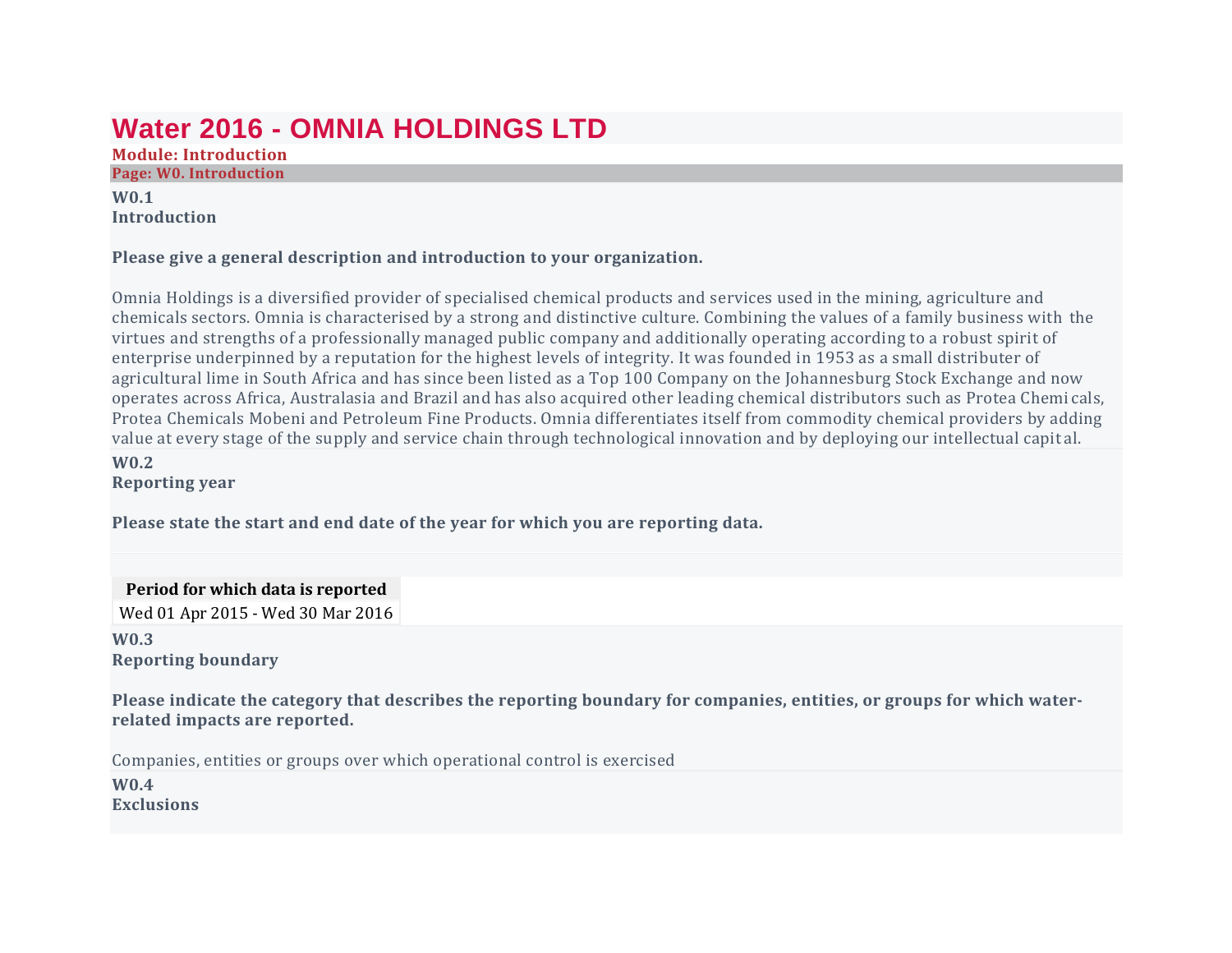Are there any geographies, facilities or types of water inputs/outputs within this boundary which are not included in your **disclosure?**

Yes

#### **W0.4a Exclusions**

**Please report the exclusions in the following table**

| <b>Exclusion</b>                                             | Please explain why you have made the exclusion                                                                                                                                                                                                                                                                                                                                         |
|--------------------------------------------------------------|----------------------------------------------------------------------------------------------------------------------------------------------------------------------------------------------------------------------------------------------------------------------------------------------------------------------------------------------------------------------------------------|
| The African operations<br>of BME Explosives are<br>excluded. | BME provides an explosive service to the mines and are located on site at the mining operation that we<br>service. Typically, we only use water for domestic purposes which is provided and paid for by the mine itself,<br>and thus we do not record water consumption. The number of employees per mining site is small and as such<br>the water impact is minimal and not material. |

**Further Information**

### **Module: Current State**

#### **Page: W1. Context**

# **W1.1**

Please rate the importance (current and future) of water quality and water quantity to the success of your organization

| Water quality and<br>quantity                    | Direct use<br>importance<br>rating | Indirect use<br>importance<br>rating | Please explain                                                                                                                                                                                                                                                                                                                                                                                                                                                                                                                                                                                                                 |
|--------------------------------------------------|------------------------------------|--------------------------------------|--------------------------------------------------------------------------------------------------------------------------------------------------------------------------------------------------------------------------------------------------------------------------------------------------------------------------------------------------------------------------------------------------------------------------------------------------------------------------------------------------------------------------------------------------------------------------------------------------------------------------------|
| Sufficient amounts of<br>good quality freshwater |                                    |                                      | Direct use: Omnia requires sufficient amounts of good quality freshwater<br>in order to produce high quality chemical products. Water uses at Omnia'<br>s operations range from blending with raw products, dilution of chemical<br>products, cleaning and washing of containers and production of steam. A<br>reduction in freshwater availability would lead to reduced production<br>output and profitability. Indirect use: Omnia Fertilizer is dependent on<br>good summer rainfall for its customers. Without the rainfall, the purchase<br>of fertilizer drops, which has a negative impact on the profitability of the |
| available for use                                | Important                          | Important                            | business                                                                                                                                                                                                                                                                                                                                                                                                                                                                                                                                                                                                                       |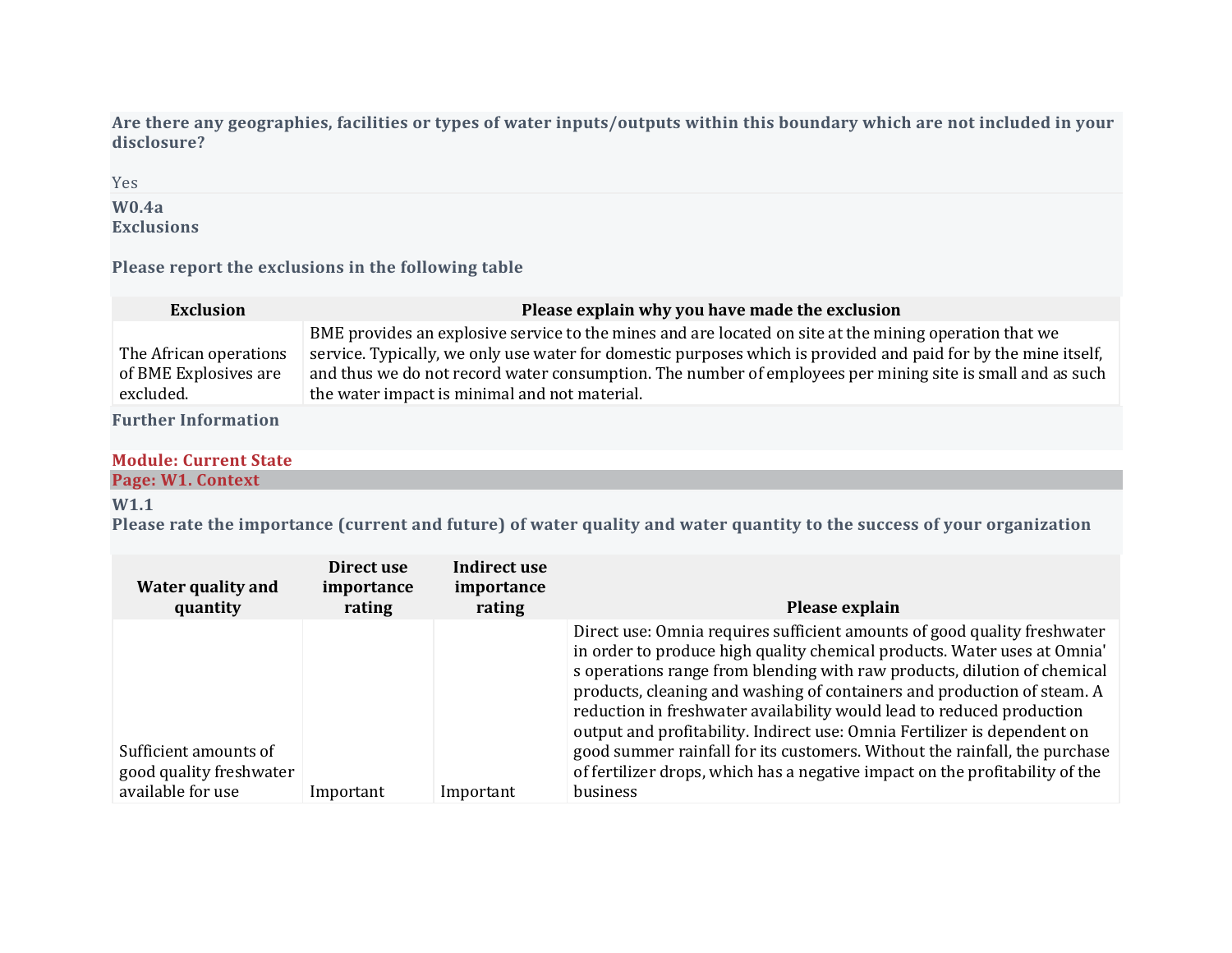| Water quality and<br>quantity                                                             | Direct use<br>importance<br>rating | Indirect use<br>importance<br>rating | Please explain                                                                                                                                                                                                                                                                                                                                                                                                          |
|-------------------------------------------------------------------------------------------|------------------------------------|--------------------------------------|-------------------------------------------------------------------------------------------------------------------------------------------------------------------------------------------------------------------------------------------------------------------------------------------------------------------------------------------------------------------------------------------------------------------------|
| Sufficient amounts of<br>recycled, brackish<br>and/or produced water<br>available for use | Important                          | Not very<br>important                | Direct use: Certain of Omnia's operations are located in water scarce<br>regions. Omnia uses process and recycled water as much as possible in<br>order to reduce its reliance on potable water. Indirect use: Neither the<br>communities surrounding Omnia's operations, nor the local suppliers<br>make use of recycled, brackish or produced water for their activities and<br>as such this is not deemed important. |

# **W1.2**

For your total operations, please detail which of the following water aspects are regularly measured and monitored and **provide an explanation as to why or why not**

|                                                    | $%$ of                      |                                                                                                                                                                                                                                                                                                                                                                                                                                                            |
|----------------------------------------------------|-----------------------------|------------------------------------------------------------------------------------------------------------------------------------------------------------------------------------------------------------------------------------------------------------------------------------------------------------------------------------------------------------------------------------------------------------------------------------------------------------|
| <b>Water aspect</b>                                | sites/facilities/operations | Please explain                                                                                                                                                                                                                                                                                                                                                                                                                                             |
| Water withdrawals-<br>total volumes                | 76-100                      | Omnia records consumption of water withdrawn from all of its operations<br>throughout the year (100% of facilities). This is done to track performance<br>indicators and used to see whether environmental targets with respect to<br>water reduction are met each month                                                                                                                                                                                   |
| Water withdrawals-<br>volume by sources            | 76-100                      | Omnia records consumption of water withdrawn from different sources<br>including surface water, ground water and municipal water for all of its<br>operations.                                                                                                                                                                                                                                                                                             |
| Water discharges-total<br>volumes                  | 76-100                      | The total volume of water discharged at Omnia's facilities has to be monitored<br>and measured in line with legal permit requirements. Omnia measures this<br>water aspect for all its sites (100%).                                                                                                                                                                                                                                                       |
| Water discharges-<br>volume by destination         | 76-100                      | Omnia records discharge of water to municipal sewers, river systems and the<br>ocean for all its sites (100%).                                                                                                                                                                                                                                                                                                                                             |
| Water discharges-<br>volume by treatment<br>method | 76-100                      | Water is discharged from various sources/processes at each of Omnia's<br>operations. As a result varying degrees of treatment are required per source<br>of discharge. Omnia actively measures the quantity discharged per source at<br>each operation and monitors the quality of the discharged water to ensure<br>that the composition of the water is within the legal specified limits. Omnia<br>measures this water aspect for all its sites (100%). |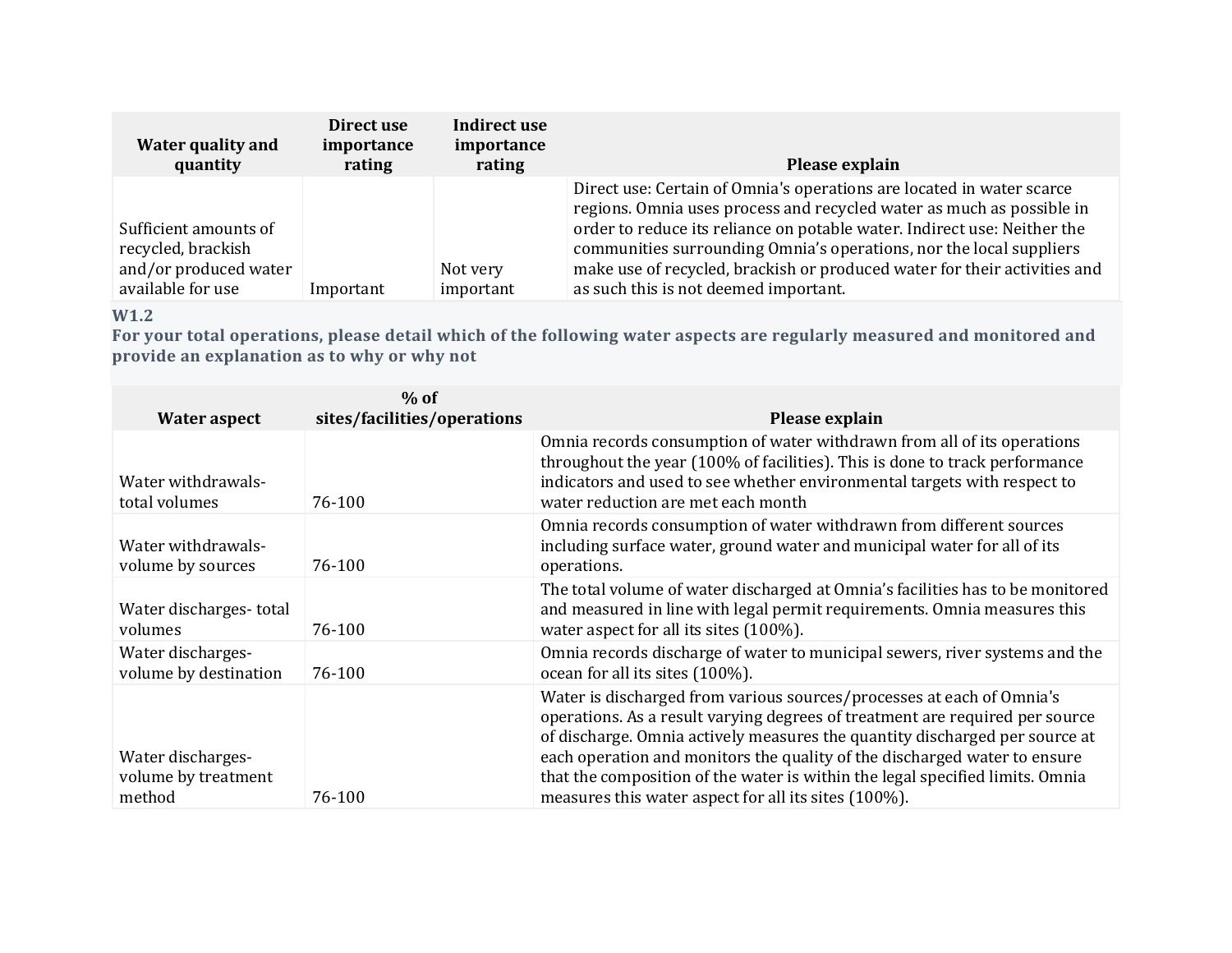| <b>Water aspect</b>                                                           | $%$ of<br>sites/facilities/operations | Please explain                                                                                                                                                                                                                                                                                                                                     |
|-------------------------------------------------------------------------------|---------------------------------------|----------------------------------------------------------------------------------------------------------------------------------------------------------------------------------------------------------------------------------------------------------------------------------------------------------------------------------------------------|
| Water discharge quality<br>data-quality by<br>standard effluent<br>parameters | 76-100                                | Omnia actively measures the quantity discharged per source at each operation<br>and monitors the quality of the discharged water to ensure that the<br>composition of the water is within the legal specified limits. The water quality<br>data is monitored on a monthly basis. Omnia measures this water aspect for<br>all its sites $(100\%)$ . |
| Water consumption-<br>total volume                                            | 76-100                                | Omnia is actively implementing water efficiency projects in order to reduce<br>both water and energy consumption at a number of its facilities. The water<br>consumption is measured and monitored monthly to ascertain whether<br>reduction targets are met. Omnia measures this water aspect for all its sites<br>$(100\%)$ .                    |
| Facilities providing<br>fully-functioning WASH<br>services for all workers    | 76-100                                | Omnia's employees at all (100%) of their operations have access to<br>municipally supplied water for WASH services. Ensuring that Omnia's<br>employees have access to good quality drinking water, water for cooking and<br>cleaning and solid waste management systems is important.                                                              |

# **W1.2a**

Water withdrawals: for the reporting year, please provide total water withdrawal data by source, across your operations

| <b>Source</b>                      | Quantity<br>(megaliters/year) | <b>How does total water</b><br>withdrawals for this<br>source compare to the last<br>reporting year? | <b>Comment</b>                                                                                                                                                                               |
|------------------------------------|-------------------------------|------------------------------------------------------------------------------------------------------|----------------------------------------------------------------------------------------------------------------------------------------------------------------------------------------------|
| Fresh surface water                | 3.86                          | Much higher                                                                                          | Liquids production increased at the Friersdale operation<br>which is the biggest contributor to Omnia's fresh surface<br>water withdrawals.                                                  |
| Brackish surface<br>water/seawater | $\theta$                      | Not applicable                                                                                       | None of Omnia's' operations withdraw water from<br>brackish surface water sources currently and thus this<br>category is not applicable.                                                     |
| Rainwater                          | 0                             | Not applicable                                                                                       | Very small volumes of rainwater are captured and used.<br>However Omnia has not implemented systems to<br>measure rainwater captured, but is looking into it for the<br>next reporting year. |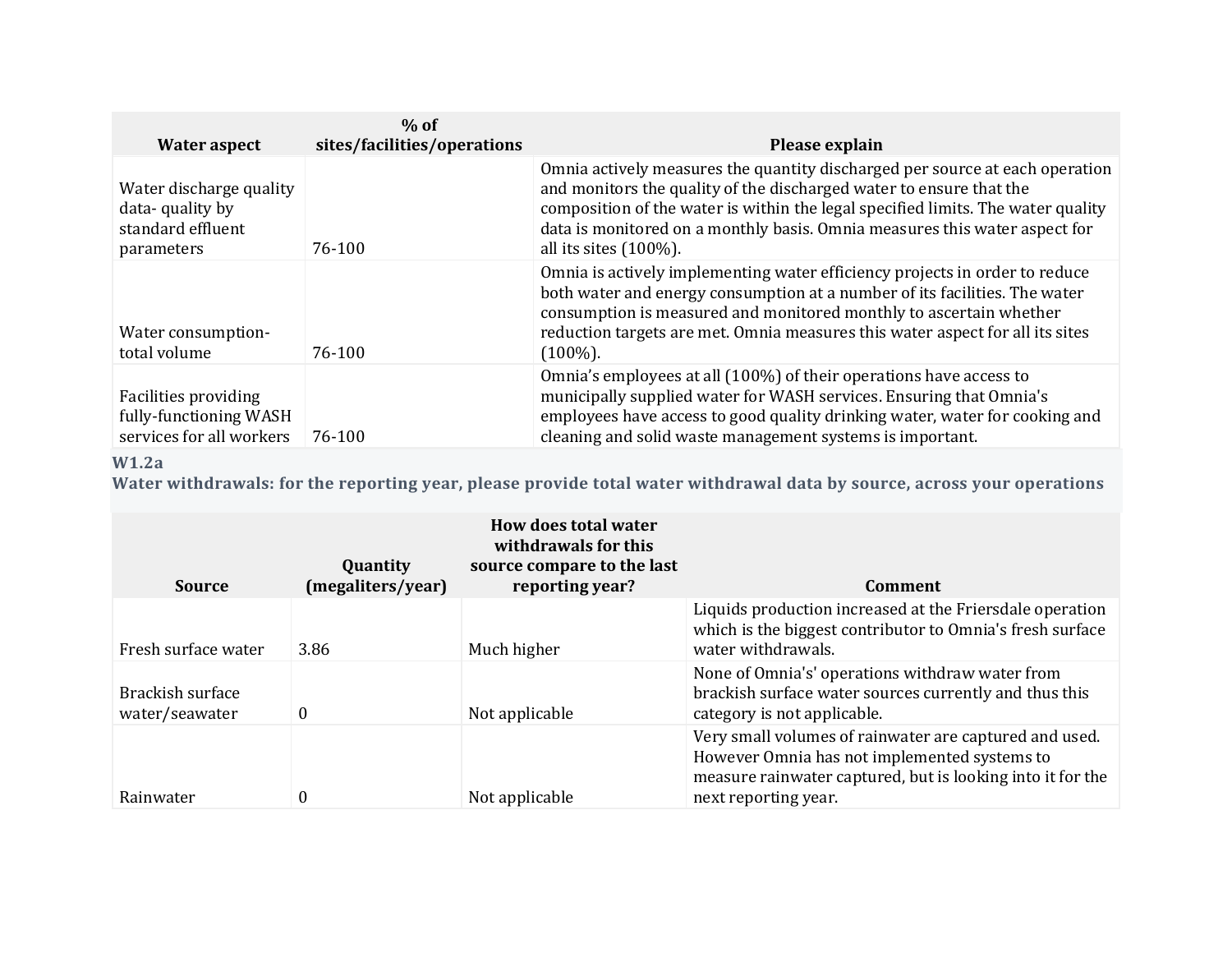| <b>Source</b>                           | Quantity<br>(megaliters/year) | How does total water<br>withdrawals for this<br>source compare to the last<br>reporting year? | Comment                                                                                                                                                                                                                  |
|-----------------------------------------|-------------------------------|-----------------------------------------------------------------------------------------------|--------------------------------------------------------------------------------------------------------------------------------------------------------------------------------------------------------------------------|
| Groundwater -<br>renewable              | 48.40                         | Higher                                                                                        | Due to lower rainfall during the year less contaminated<br>stormwater (which is available for re-use) was available<br>so consumption from boreholes increased.                                                          |
| Groundwater - non-<br>renewable         | $\boldsymbol{0}$              | Not applicable                                                                                | None of Omnia's' operations withdraw water from non-<br>renewable ground water sources currently and thus this<br>category is not applicable                                                                             |
| Produced/process<br>water               | $\boldsymbol{0}$              | Not applicable                                                                                | None of Omnia's' operations currently withdraw water<br>from produced/process water sources and thus this<br>category is not applicable.                                                                                 |
| Municipal supply                        | 1669.80                       | Lower                                                                                         | Overall, lower production has resulted in decreased<br>water use. However, small actions and measures have<br>shown cumulative improvements in water management<br>and reduction in water consumption for the last year. |
| Wastewater from<br>another organization | $\boldsymbol{0}$              | Not applicable                                                                                | None of Omnia's' operations currently withdraw water<br>from other organizations wastewater sources and thus<br>this category is not applicable.                                                                         |
| Total                                   | 1722.06                       | Lower                                                                                         | Overall, lower production has resulted in decreased<br>water use. However, small actions and measures have<br>shown cumulative improvements in water management<br>and reduction in water consumption for the last year. |

# **W1.2b**

Water discharges: for the reporting year, please provide total water discharge data by destination, across your operations

| <b>Destination</b>  | Quantity<br>(megaliters/year) | How does total water<br>discharged to this<br>destination compare to<br>the last reporting year? | Comment                                                                                                                                                   |
|---------------------|-------------------------------|--------------------------------------------------------------------------------------------------|-----------------------------------------------------------------------------------------------------------------------------------------------------------|
| Fresh surface water | 584.33                        | Higher                                                                                           | Omnia's Sasolburg operation discharges water to the<br>Taaibos Spruit as per their water use license<br>conditions. Less water was re-used on site due to |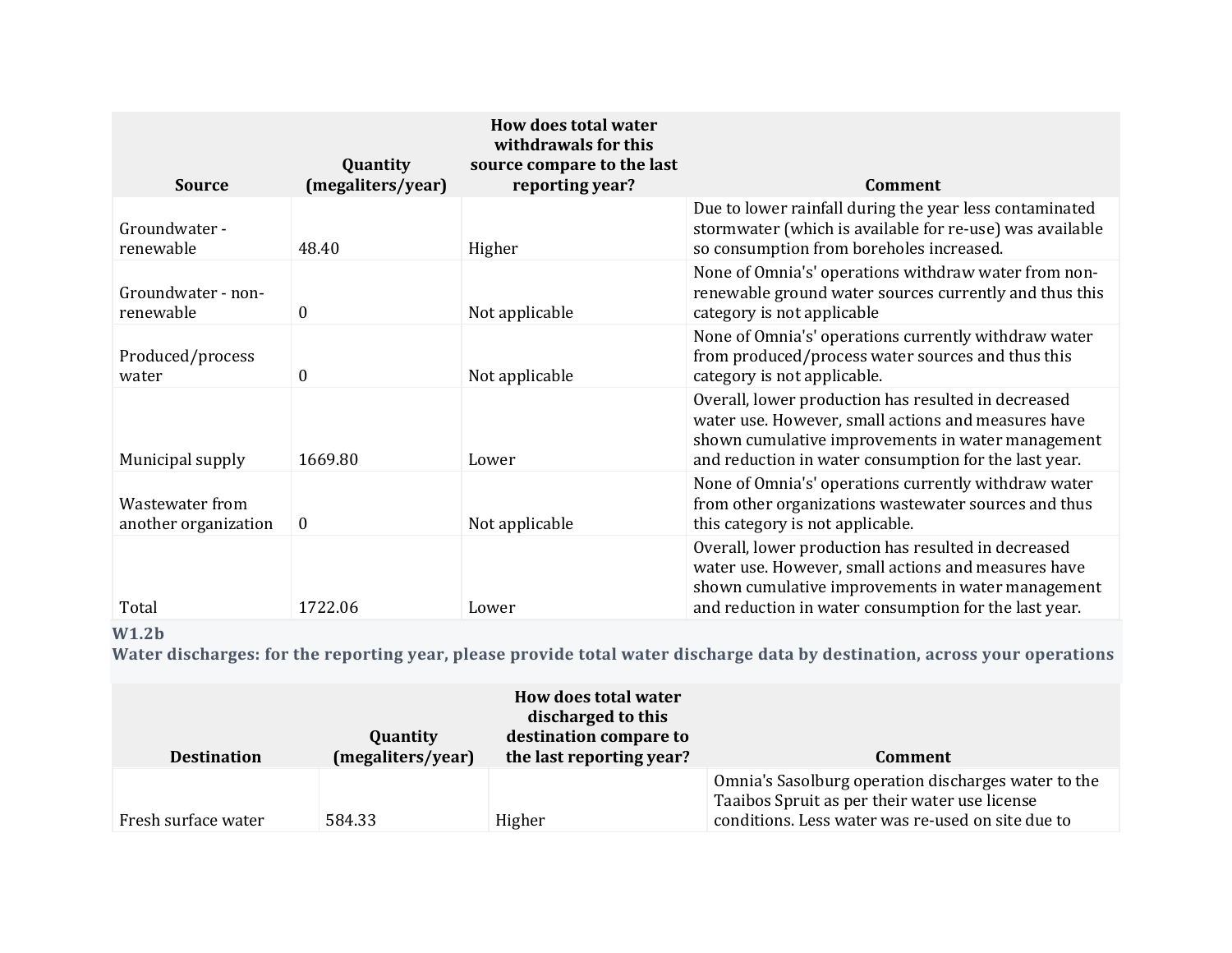| <b>Destination</b>                                    | Quantity<br>(megaliters/year) | How does total water<br>discharged to this<br>destination compare to<br>the last reporting year? | <b>Comment</b>                                                                                                                                                                                                                                 |
|-------------------------------------------------------|-------------------------------|--------------------------------------------------------------------------------------------------|------------------------------------------------------------------------------------------------------------------------------------------------------------------------------------------------------------------------------------------------|
|                                                       |                               |                                                                                                  | lower production, which led to the volume of<br>discharge increasing                                                                                                                                                                           |
| Brackish surface<br>water/seawater                    | 0                             | Not applicable                                                                                   | Discharging water to brackish surface water sources<br>or seawater is not carried out at Omnia's operations<br>and thus this category is not applicable currently                                                                              |
| Groundwater                                           | $\mathbf{0}$                  | Not applicable                                                                                   | Discharging water to groundwater sources is not<br>carried out at Omnia's operations and thus this<br>category is not applicable currently                                                                                                     |
| Municipal/industrial<br>wastewater treatment<br>plant | 23.66                         | Lower                                                                                            | Omnia releases effluent to municipal treatment plants<br>via the stormwater / sewer systems, primarily at its<br>Protea operations. The volume of effluent released to<br>stormwater has reduced due to less rainfall and lower<br>production. |
| Wastewater for another<br>organization                | 0                             | Not applicable                                                                                   | Discharging wastewater to other organizations<br>sources is not carried out at Omnia's operations and<br>thus this category is not applicable currently                                                                                        |
| Total                                                 | 608                           | Much higher                                                                                      | Omnia's Sasolburg operation discharges water to the<br>Taaibos Spruit as per their water use license<br>conditions. Less water was re-used on site due to<br>lower production, which led to the volume of<br>discharge increasing              |

# **W1.2c**

**Water consumption: for the reporting year, please provide total water consumption data, across your operations**

| Consumption<br>(megaliters/year) | How does this<br>consumption figure<br>compare to the last<br>reporting year? | Comment                                                                                                                                                             |
|----------------------------------|-------------------------------------------------------------------------------|---------------------------------------------------------------------------------------------------------------------------------------------------------------------|
| 1722.06                          | Lower                                                                         | Omnia does not store large amounts of water. In addition, the discharge of water is<br>to a different source and thus regards water consumption as the sum of water |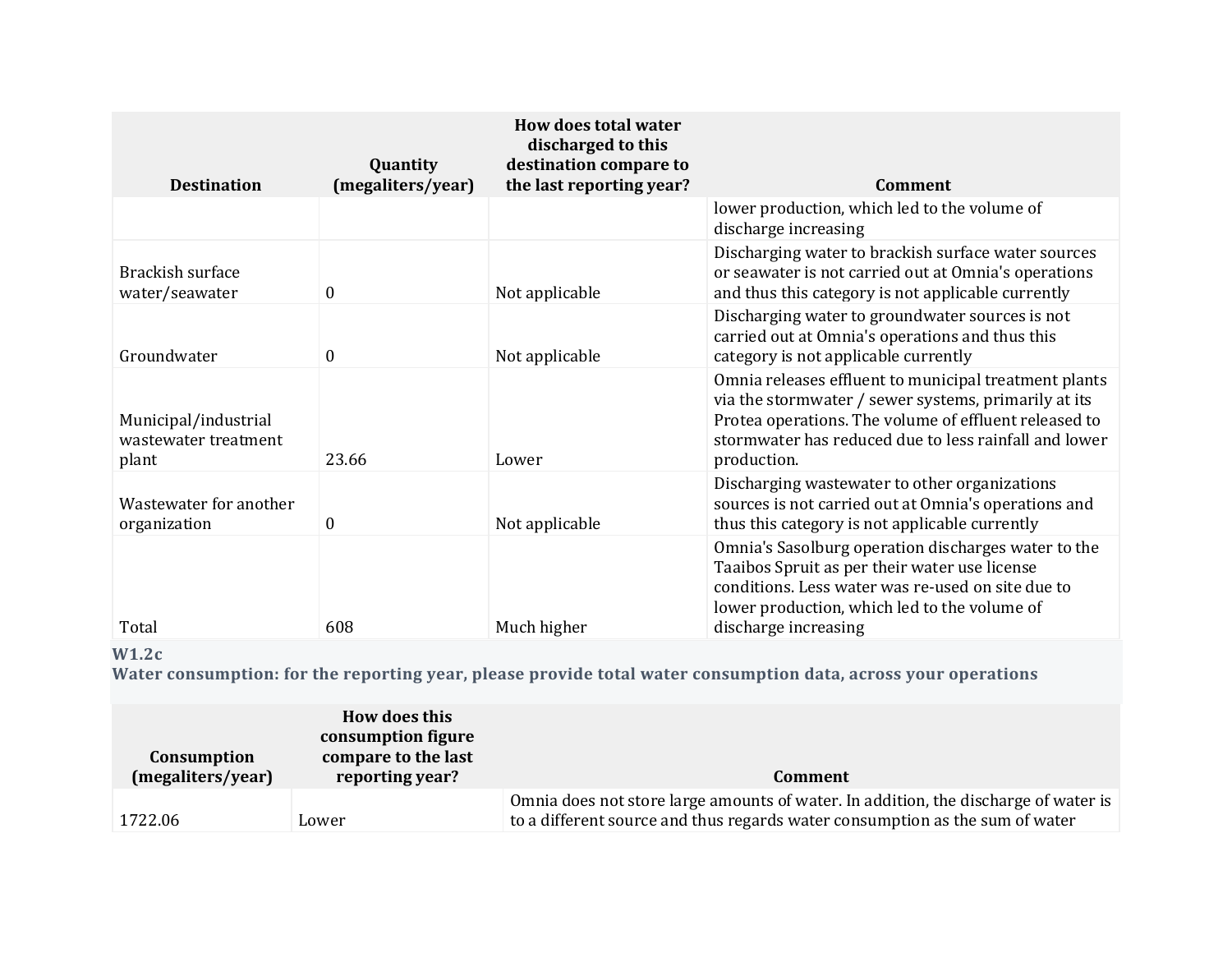| Consumption<br>(megaliters/year) | How does this<br>consumption figure<br>compare to the last<br>reporting year? | Comment                                                                                                                                                                                                                                                       |
|----------------------------------|-------------------------------------------------------------------------------|---------------------------------------------------------------------------------------------------------------------------------------------------------------------------------------------------------------------------------------------------------------|
|                                  |                                                                               | withdrawals. Overall, lower production has resulted in decreased water use and<br>reduced consumption. However, small actions and measures have shown<br>cumulative improvements in water management and reduction in water<br>consumption for the last year. |

# **W1.3**

**Do you request your suppliers to report on their water use, risks and/or management?**

#### No

# **W1.3b**

Please choose the option that best explains why you do not request your suppliers to report on their water use, risks **and/or management**

| <b>Primary reason</b>                                  | Please explain                                                                                                                                                                                                                                                                                                                                                                                                                                        |
|--------------------------------------------------------|-------------------------------------------------------------------------------------------------------------------------------------------------------------------------------------------------------------------------------------------------------------------------------------------------------------------------------------------------------------------------------------------------------------------------------------------------------|
| Important but not an<br>immediate business<br>priority | We have evaluated the sustainability risks of our supply chain but have not deemed there to be any significant<br>water risks and as such have not requested our suppliers to report on their water use. Our main water risk in<br>our value chain is with our customers and we have a dedicated process to address this. We will re-evaluate the<br>decision to request water information from our suppliers at the start of our new financial year. |
| W1.4                                                   |                                                                                                                                                                                                                                                                                                                                                                                                                                                       |

**Has your organization experienced any detrimental impacts related to water in the reporting year?**

#### Yes

# **W1.4a**

**Please describe the detrimental impacts experienced by your organization related to water in the reporting year**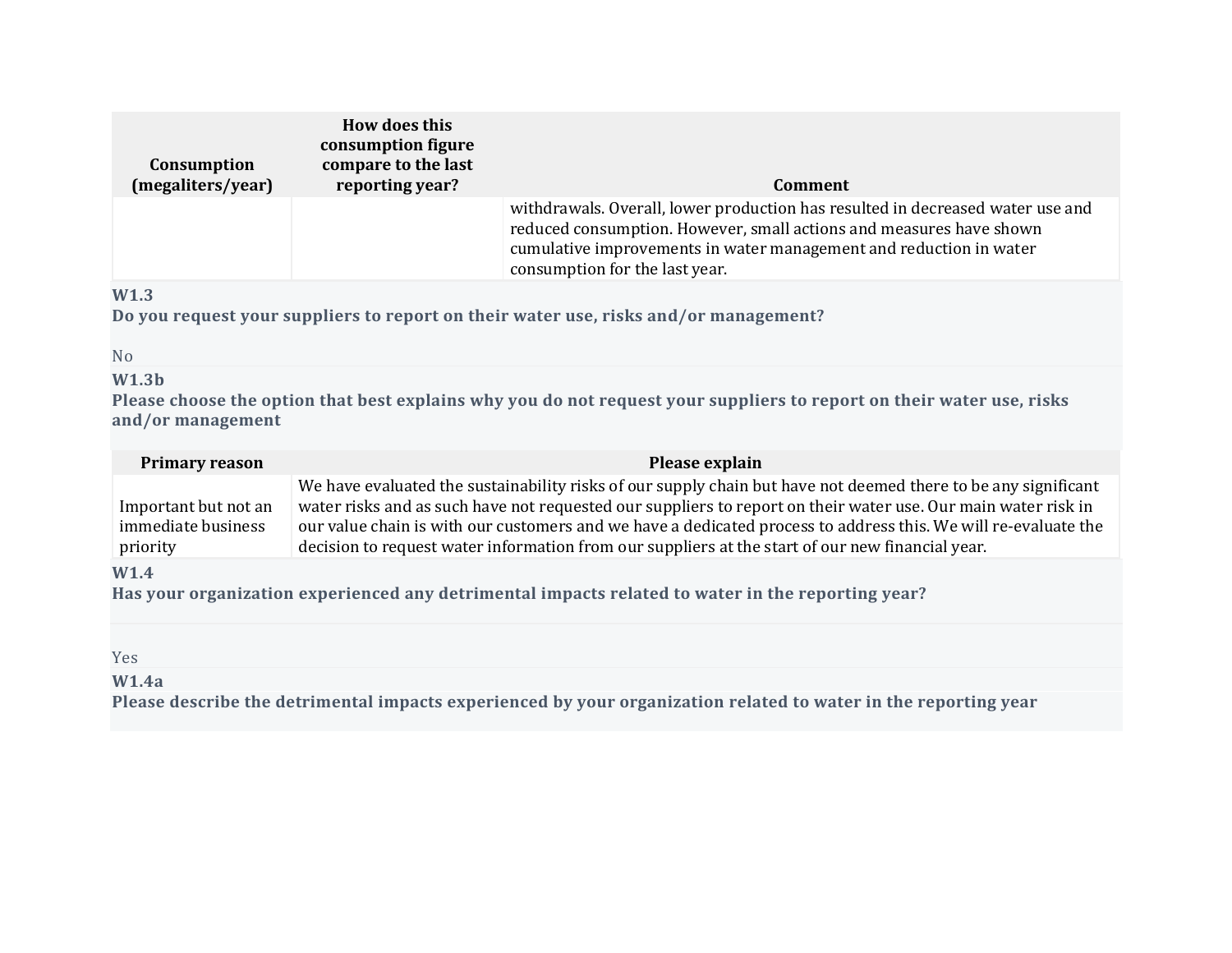|         | <b>River</b> |                                                                     |           | <b>Description of</b>                                                                                                                                                                                                                                                                                                                                                                                                                                    | Length<br>of | <b>Overall</b><br>financial                                                                   |                             | <b>Description of</b>                                                                                                                                                                                                                                                                                                                                                                                                                                                  |
|---------|--------------|---------------------------------------------------------------------|-----------|----------------------------------------------------------------------------------------------------------------------------------------------------------------------------------------------------------------------------------------------------------------------------------------------------------------------------------------------------------------------------------------------------------------------------------------------------------|--------------|-----------------------------------------------------------------------------------------------|-----------------------------|------------------------------------------------------------------------------------------------------------------------------------------------------------------------------------------------------------------------------------------------------------------------------------------------------------------------------------------------------------------------------------------------------------------------------------------------------------------------|
|         |              |                                                                     |           |                                                                                                                                                                                                                                                                                                                                                                                                                                                          |              |                                                                                               |                             |                                                                                                                                                                                                                                                                                                                                                                                                                                                                        |
| Country | basin        | <b>Impact indicator</b><br>Reg-Increased difficulty<br>in obtaining | Impact    | impact<br>Omnia's<br>permitting and<br>regulatory<br>risks include<br>conditions of<br>the integrated<br>water use<br>license (IWUL)<br>being<br>unrealistic to<br>comply with.<br>This is in<br>particular at<br>our Fertiliser<br>Operation in<br>Sasolburg<br>where the<br>groundwater<br>conditions of<br>the license<br>require us to<br>comply with<br>water<br>standards that<br>are better than<br>drinking water,<br>which is well<br>above the | impact       | impact<br>The site is<br>purchasing<br>an<br>additional<br>1290 ML of<br>potable<br>water per | <b>Response</b><br>strategy | response<br>strategy<br>Omnia engages<br>regularly with<br>the water<br>regulators of<br>South Africa to<br>ensure that<br>issues that<br>might arise are<br>addressed.<br>Omnia<br>Fertilizer<br>engaged with<br>the Department<br>of Water and<br>Sanitation<br>(DWS) in<br>Sasolburg to<br>discuss the<br>conditions of<br>the water use<br>license. In<br>addition, Omnia<br>has asked DWS<br>to facilitate a<br>Regional<br>groundwater<br>assessment<br>with the |
|         |              | withdrawals/operations                                              |           | standards                                                                                                                                                                                                                                                                                                                                                                                                                                                |              | year at a                                                                                     |                             | intention of                                                                                                                                                                                                                                                                                                                                                                                                                                                           |
|         |              | permit                                                              | Higher    | required for                                                                                                                                                                                                                                                                                                                                                                                                                                             |              | cost of R24                                                                                   | Engagement                  | understanding                                                                                                                                                                                                                                                                                                                                                                                                                                                          |
| South   | Vaal         | Reg-Regulatory                                                      | operating | normal                                                                                                                                                                                                                                                                                                                                                                                                                                                   |              | million a                                                                                     | with public                 | the needs of the                                                                                                                                                                                                                                                                                                                                                                                                                                                       |
| Africa  | (WMA)        | uncertainty                                                         | costs     | discharge into                                                                                                                                                                                                                                                                                                                                                                                                                                           | Ongoing      | year.                                                                                         | policy makers               | catchment and                                                                                                                                                                                                                                                                                                                                                                                                                                                          |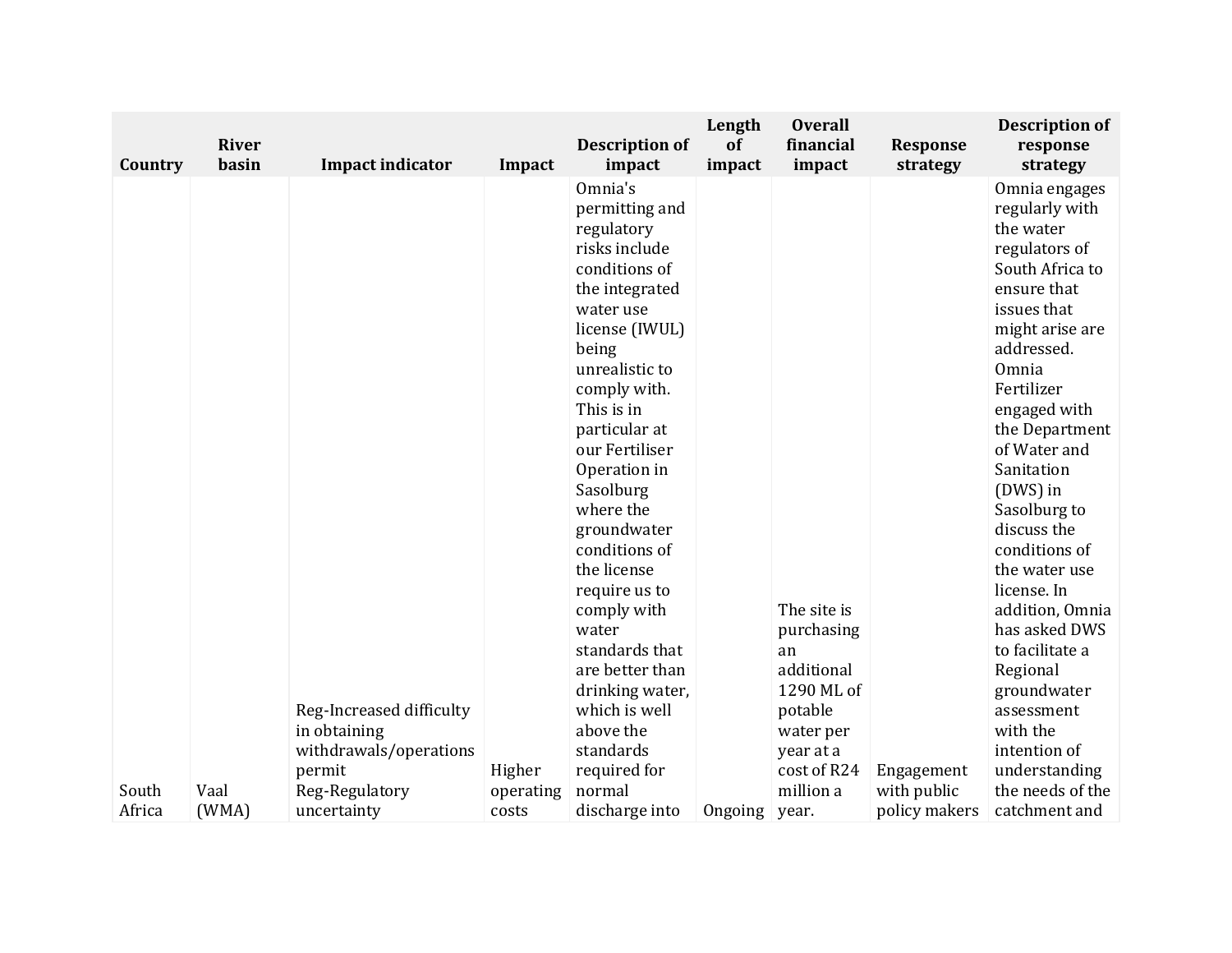| Country         | <b>River</b><br>basin          | <b>Impact indicator</b>                                                                    | Impact                       | <b>Description of</b><br>impact                                                                                                                                                                                                                                                                                          | Length<br>of<br>impact | <b>Overall</b><br>financial<br>impact                                                                                    | <b>Response</b><br>strategy                                                                                       | <b>Description of</b><br>response<br>strategy                                                                                                                     |
|-----------------|--------------------------------|--------------------------------------------------------------------------------------------|------------------------------|--------------------------------------------------------------------------------------------------------------------------------------------------------------------------------------------------------------------------------------------------------------------------------------------------------------------------|------------------------|--------------------------------------------------------------------------------------------------------------------------|-------------------------------------------------------------------------------------------------------------------|-------------------------------------------------------------------------------------------------------------------------------------------------------------------|
|                 |                                |                                                                                            |                              | the<br>environment.<br>There is<br>potential<br>reputational<br>damage<br>associated<br>with non-<br>compliance. In<br>addition, we<br>are consuming<br>additional<br>amounts of<br>potable water<br>purchased<br>from the<br>municipality in<br>order to stay<br>within these<br>strict license<br>condition<br>limits. |                        |                                                                                                                          |                                                                                                                   | setting more<br>realistic and<br>reasonable<br>groundwater<br>standards.                                                                                          |
| South<br>Africa | Pongola-<br>Umzimkulu<br>(WMA) | Reg-Regulation of<br>discharge<br>quality/volumes leading<br>to higher compliance<br>costs | Higher<br>operating<br>costs | At the Protea<br><b>Chemicals KZN</b><br>Jacobs site,<br>chlorides, total<br>dissolved<br>solids and the<br>effluent<br>discharge<br>volumes<br>exceed the                                                                                                                                                               | 10<br>months           | It has cost<br>the Protea<br>Chemicals<br>site<br>R75,000 to<br>dispose of<br>its effluent<br>via<br>hazardous<br>waste. | Engagement<br>with public<br>policy makers<br>Infrastructure<br>investment<br>Increased<br>capital<br>expenditure | The site has<br>implemented a<br>container<br>washing project<br>which has<br>outsourced the<br>washing of<br>containers to a<br>specialist third<br>party, which |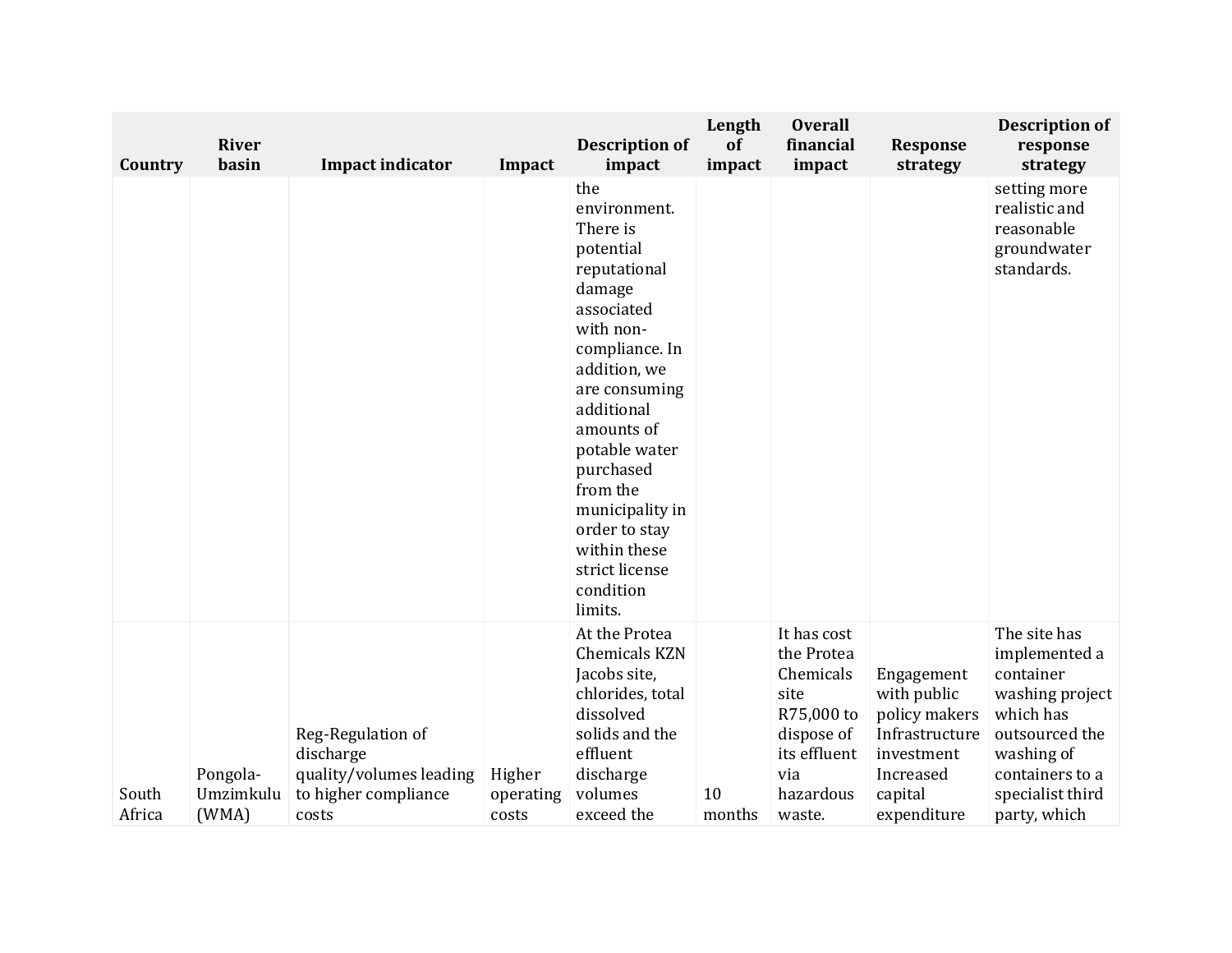| Country | <b>River</b><br>basin | <b>Impact indicator</b> | Impact | <b>Description of</b><br>impact                                                                                                                                                                                                                                                                                                                                                                                                                                                                              | Length<br>of<br>impact | <b>Overall</b><br>financial<br>impact | <b>Response</b><br>strategy | <b>Description of</b><br>response<br>strategy                                                                                                                                                                                                                                                                                                                                                               |
|---------|-----------------------|-------------------------|--------|--------------------------------------------------------------------------------------------------------------------------------------------------------------------------------------------------------------------------------------------------------------------------------------------------------------------------------------------------------------------------------------------------------------------------------------------------------------------------------------------------------------|------------------------|---------------------------------------|-----------------------------|-------------------------------------------------------------------------------------------------------------------------------------------------------------------------------------------------------------------------------------------------------------------------------------------------------------------------------------------------------------------------------------------------------------|
|         |                       |                         |        | limits specified<br>in the<br>Municipal by-<br>laws. A<br>meeting was<br>held with the<br>authorities and<br>subsequent to<br>the meeting<br>the site was<br>prohibited<br>from using the<br>effluent<br>discharge<br>infrastructure<br>due to the high<br>level of<br>chlorides with<br>the concern<br>that damage<br>will be caused<br>to the piping<br>infrastructure<br>of the<br>treatment<br>plant. As a<br>result, the site<br>is now<br>disposing its<br>effluent to a<br>hazardous<br>landfill site |                        |                                       |                             | has reduced the<br>volume of<br>effluent. In<br>order to<br>address the<br>quality of<br>effluent the site<br>has<br>implemented<br>management<br>controls,<br>including<br>preventing<br>contamination<br>at source and<br>drip trays to<br>prevent<br>contamination<br>of storm water.<br>In addition,<br>investigations<br>are underway<br>to reduce the<br>chemical<br>constituents of<br>the effluent. |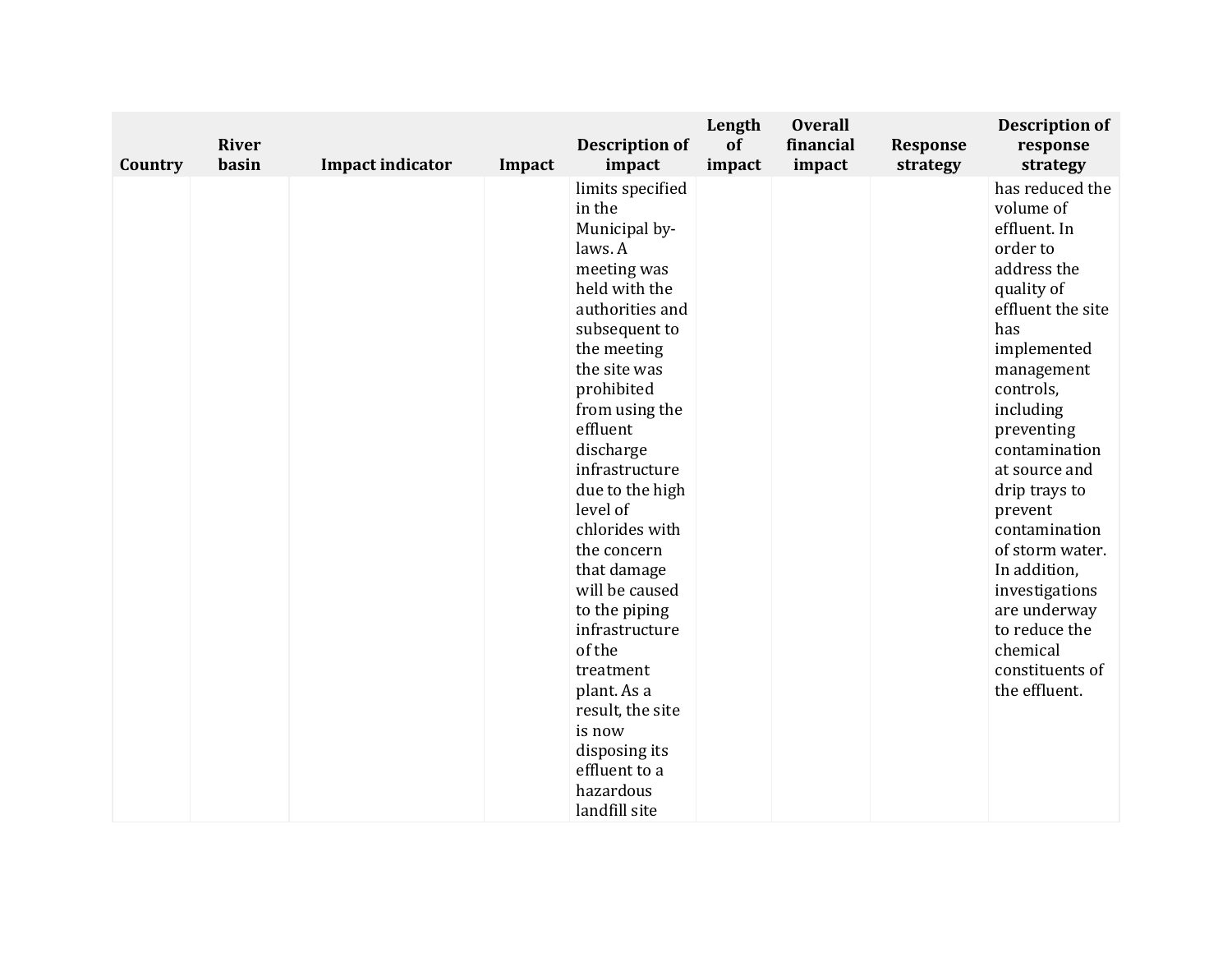| Country | River<br>basin | <b>Impact indicator</b> | Impact | Description of<br>impact                               | Length<br>of<br>impact | <b>Overall</b><br>financial<br>impact | Response<br>strategy | <b>Description of</b><br>response<br>strategy |
|---------|----------------|-------------------------|--------|--------------------------------------------------------|------------------------|---------------------------------------|----------------------|-----------------------------------------------|
|         |                |                         |        | which has led<br>to increased<br>operational<br>costs. |                        |                                       |                      |                                               |

#### **Module: Risk Assessment**

# **Page: W2. Procedures and Requirements**

### **W2.1**

**Does your organization undertake a water-related risk assessment?**

# Water risks are assessed

# **W2.2**

**Please select the options that best describe your procedures with regard to assessing water risks**

| Risk assessment<br>procedure                     | Coverage                                 | <b>Scale</b>                       | Please explain                                                                                                                                                                                                                                                                                                                                                                                                                                                                                                                                                                                                                                                                                                                                                                                                                                                                                  |
|--------------------------------------------------|------------------------------------------|------------------------------------|-------------------------------------------------------------------------------------------------------------------------------------------------------------------------------------------------------------------------------------------------------------------------------------------------------------------------------------------------------------------------------------------------------------------------------------------------------------------------------------------------------------------------------------------------------------------------------------------------------------------------------------------------------------------------------------------------------------------------------------------------------------------------------------------------------------------------------------------------------------------------------------------------|
| Comprehensive<br>company-wide risk<br>assessment | Direct<br>operations and<br>supply chain | All facilities<br>and<br>suppliers | Risks are assessed at both a company and site level. At a company level a senior<br>management risk committee manages risk and reports to the Social, Ethics and<br>Risk (SER) committee of the board. The senior risk management committee<br>holds regular risk management meetings to assess the company's risk register.<br>Risks like water are discussed during these meetings. This includes both direct<br>water risk in our operations as well as water risk in our supply chain. At a site<br>level, plants and divisions maintain regular risk registers. This divisional<br>information feeds into a process for developing a Group risk register, which<br>ranks our top 50 risks, and the corresponding mitigation measures for them. At<br>site, all environmental risks (including water) are identified and managed using<br>the international standard ISO40001 as the basis. |

# **W2.3**

Please state how frequently you undertake water risk assessments, what geographical scale and how far into the future **you consider risks for each assessment**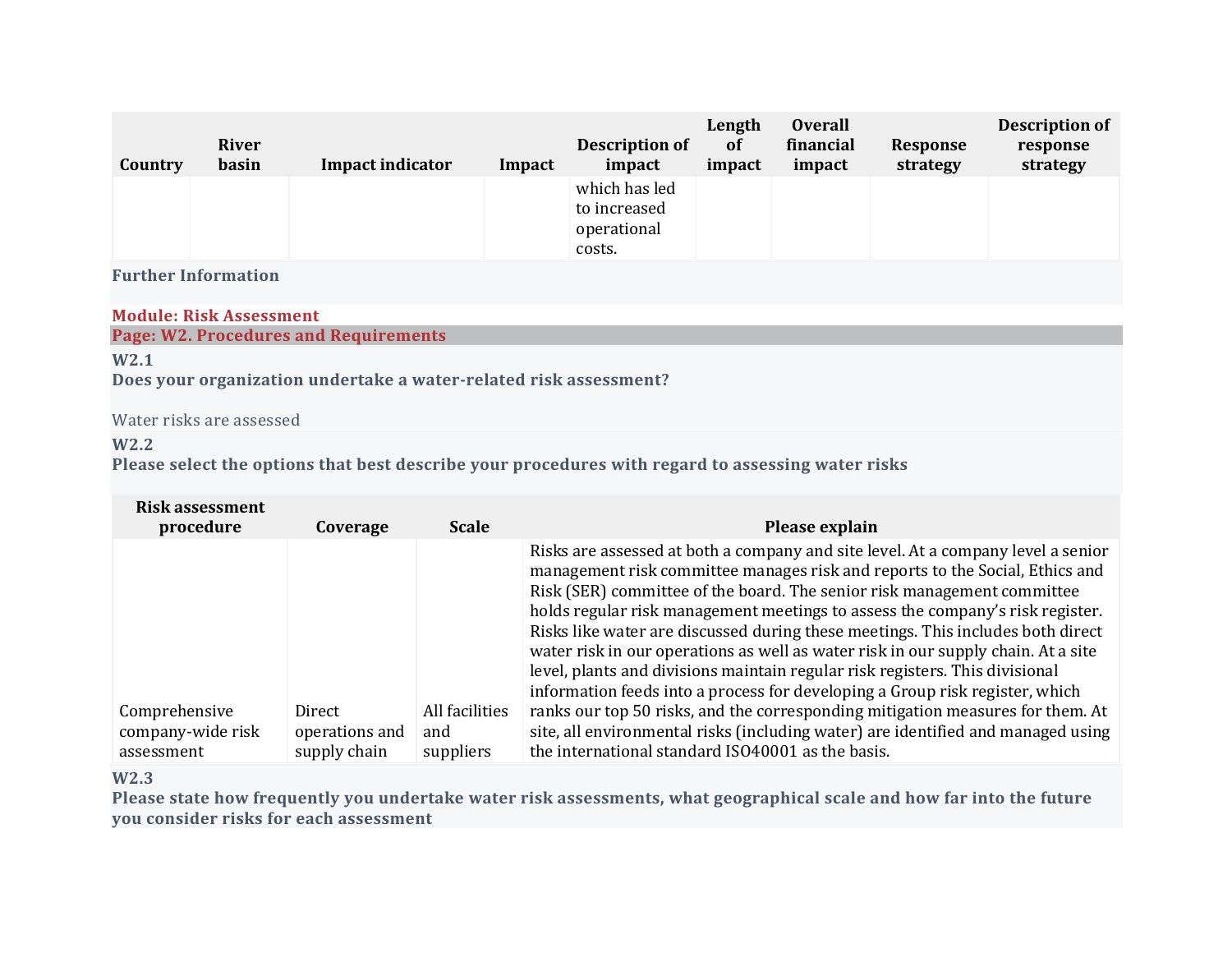| Frequency                            | Geographic<br>scale | How far into the<br>future are risks<br>considered? | Comment                                                                                                                                                                                                                                                                                                                                                                                                    |
|--------------------------------------|---------------------|-----------------------------------------------------|------------------------------------------------------------------------------------------------------------------------------------------------------------------------------------------------------------------------------------------------------------------------------------------------------------------------------------------------------------------------------------------------------------|
| Six-monthly or<br>more<br>frequently | Facility            | 3 to 6 years                                        | Our plants and divisions maintain regular risk registers, which are monitored<br>and reviewed monthly. This divisional information feeds into our process for<br>developing our Group risk register. At site, all environmental risks (including<br>water) are identified and managed using the international standard ISO40001 as<br>the basis. Emerging water risks are evaluated over the next 5 years. |
| Six-monthly or<br>more<br>frequently | Country             | 3 to 6 years                                        | The senior risk management committee holds an annual risk workshop to assess<br>and update the company's risk register. Risks like water are discussed during<br>these meetings. This includes both direct water risk in our operations as well as<br>water risk in our supply chain. The time frame over which risks are identified<br>are over the next 5 years.                                         |

### **W2.4**

**Have you evaluated how water risks could affect the success (viability, constraints) of your organization's growth strategy?**

#### Yes, evaluated over the next 5 years

### **W2.4a**

Please explain how your organization evaluated the effects of water risks on the success (viability, constraints) of your **organization's growth strategy?**

Water is a critical natural resource in the Southern African region, exacerbated by the persistent drought that grips the reg ion. The risks associated with the limited availability and supply of water in South Africa are high.

An example of a water risk that impacts Omnia's growth strategy:

Due to the pressure on this precious resource, government will be looking at stricter water laws governing the use of availab le water. This will ultimately lead to farmers having to get by with less water. This represents a direct risk to our Fertilizer business as farmers may end up in a position whereby they are not able to plant their crops due to unavailability of water. This in tu rn means they will not be purchasing Fertilizer, which impacts on the viability of the business.

The process by which the results of the water risk assessment inform Omnia's growth strategy:

Direct water risks at Omnia are discussed during the quarterly SHEQ forum and reported directly to the Board. In response, Om nia has set reduction targets for water at its operations. The indirect water risks in our supply chain are also reported to the Board. In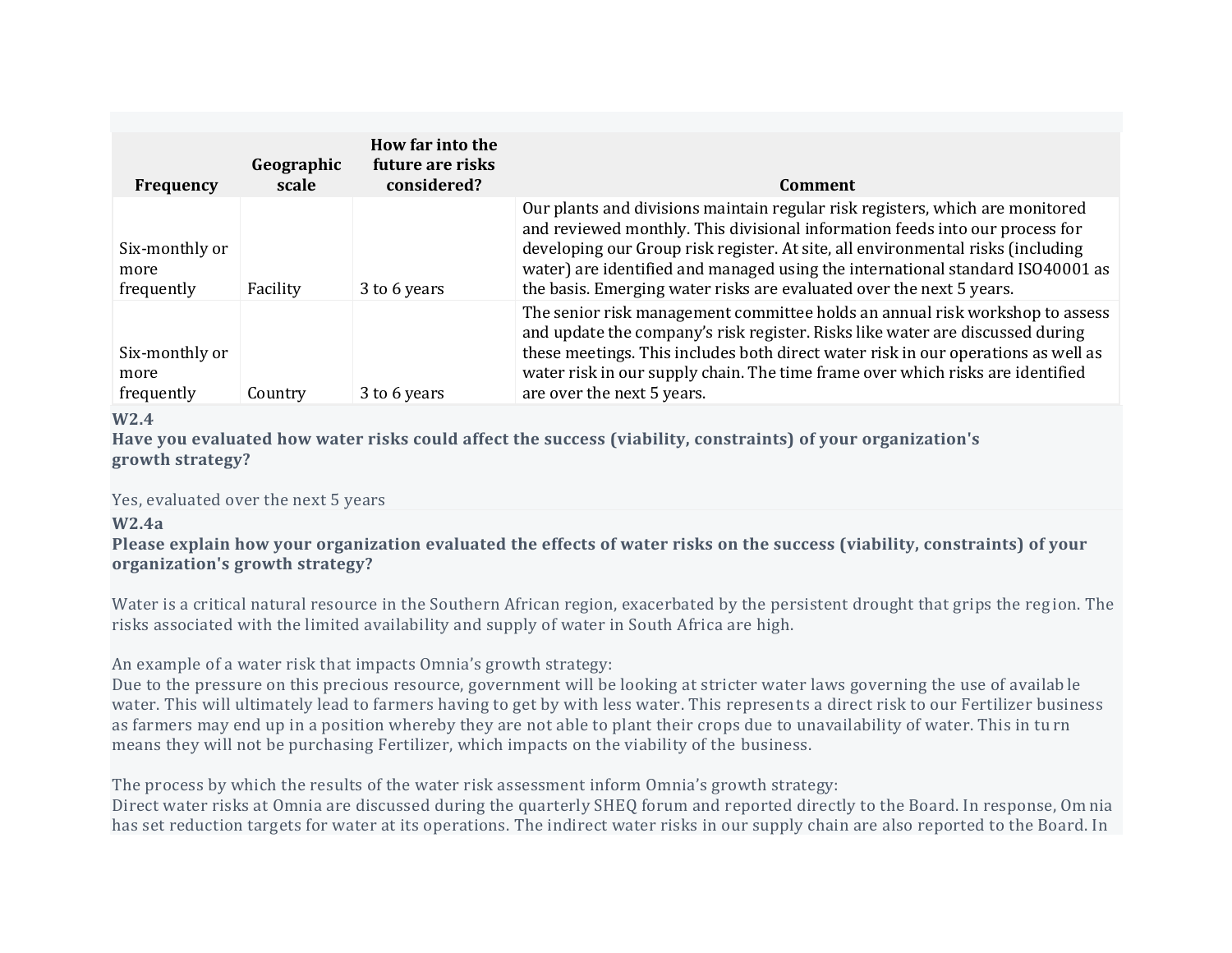response the Agriculture division has developed extensive experience in advising on efficient water use and conservation thro ugh its innovative Nutriology® offering to the agricultural sector.

How Omnia's growth strategy has changed as a result of water risks:

Omnia's Fertilizer Division focuses on research into water use efficiencies, as part of a full plan to support the pillars of modern, sustainable agriculture, so that their agronomists can help their clients to optimise their water usage. They will be able to ad vise farmers when to plant, when to reduce planting and when not to plant at all.

# **W2.5**

# **Please state the methods used to assess water risks**

| <b>Method</b>        | Please explain how these methods are used in your risk assessment                                                                                                                                                                  |
|----------------------|------------------------------------------------------------------------------------------------------------------------------------------------------------------------------------------------------------------------------------|
|                      | Omnia uses internal knowledge to assess water risks at each operation. Omnia believes this is more appropriate<br>than generic tools which don't provide site-specific information. This approach allows Omnia to provide specific |
|                      | details of water related risks in the areas in which they operate. Omnia carries out risk assessments                                                                                                                              |
| Internal company     | continuously, following a bottom up approach. This includes evaluating and managing water risks. Each                                                                                                                              |
| knowledge            | operation has a designated SHEQ manager who is able to provide contextual, site-specific information. Through                                                                                                                      |
| Other: Internal risk | these processes Omnia is able to integrate internal company knowledge into their water risk assessment                                                                                                                             |
| management process   | process. The operational scope of the risk assessment includes all Omnia's operations.                                                                                                                                             |

#### **W2.6**

**Which of the following contextual issues are always factored into your organization's water risk assessments?**

| <i><b>Issues</b></i>                                                   | <b>Choose option</b>  | Please explain                                                                                                                                                                                                                                                                                                                                                                                                                                                                 |
|------------------------------------------------------------------------|-----------------------|--------------------------------------------------------------------------------------------------------------------------------------------------------------------------------------------------------------------------------------------------------------------------------------------------------------------------------------------------------------------------------------------------------------------------------------------------------------------------------|
| Current water availability and<br>quality parameters at a local level  | Relevant,<br>included | Water availability and quality is used in Omnia's water risk assessment<br>process. Omnia measures these parameters on a monthly basis to track<br>performance. In addition, at certain sites we are required to report these<br>parameters to the authorities as part of our license requirements. We use this<br>data and our internal company knowledge to feed into the risk assessments<br>we conduct on site regularly.                                                  |
| Current water regulatory<br>frameworks and tariffs at a local<br>level | Relevant,<br>included | Omnia is required to report water information to the authorities as part of our<br>license requirements. Not complying with these regulatory requirements<br>could result in fines or suspension of our operations. We use both internal<br>knowledge and external support (e.g. legal compliance audits) to ensure we<br>stay up to date with regulatory information and tariffs. Omnia also<br>implemented water efficiency projects at prioritised sites to manage the risk |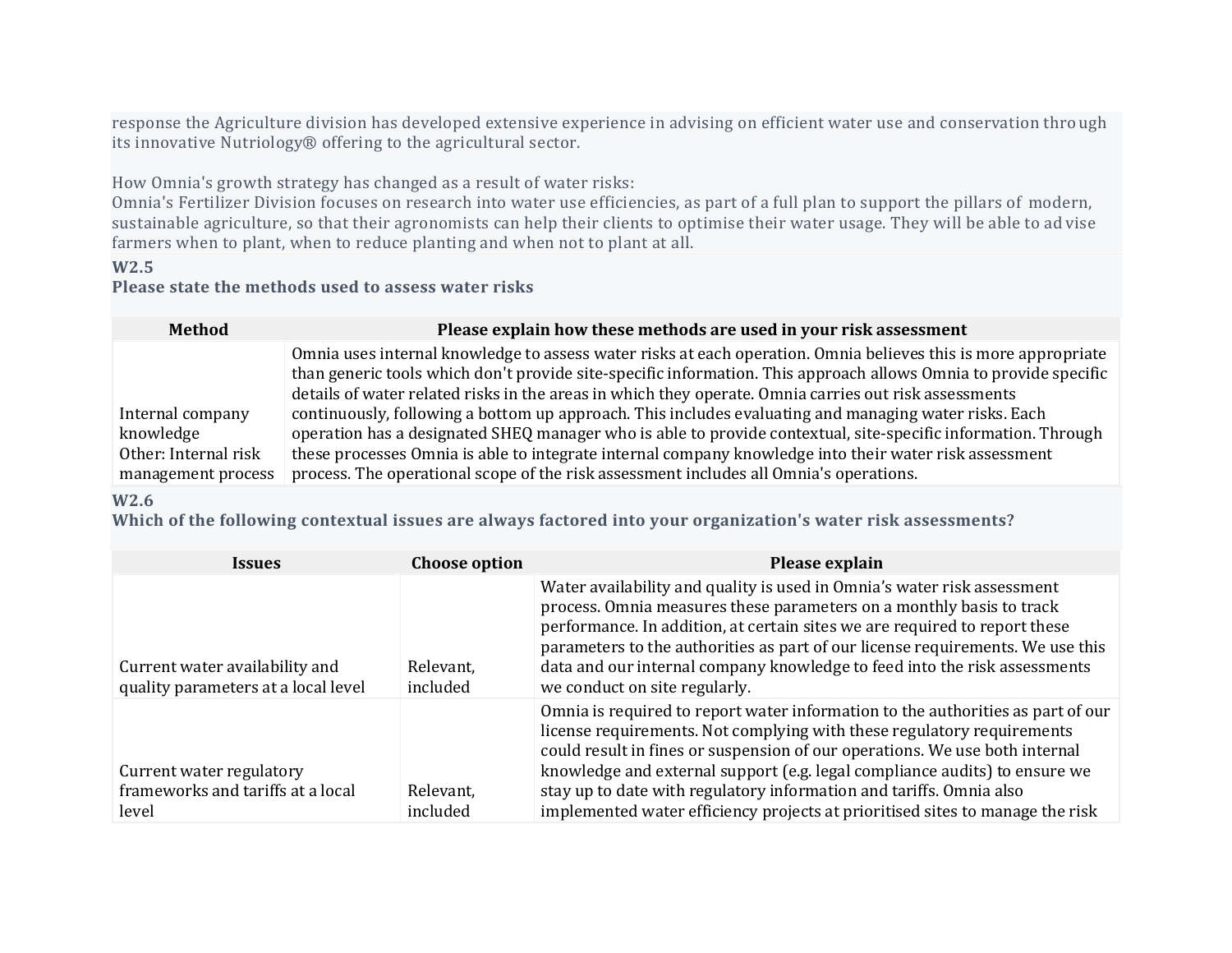| <b>Issues</b>                                                                   | <b>Choose option</b>          | Please explain                                                                                                                                                                                                                                                                                                                                                                                                                                                                                                                                                                                                                                                                                                                                                                           |
|---------------------------------------------------------------------------------|-------------------------------|------------------------------------------------------------------------------------------------------------------------------------------------------------------------------------------------------------------------------------------------------------------------------------------------------------------------------------------------------------------------------------------------------------------------------------------------------------------------------------------------------------------------------------------------------------------------------------------------------------------------------------------------------------------------------------------------------------------------------------------------------------------------------------------|
|                                                                                 |                               | of rising water costs. Regulatory and tariff information is fed to Senior<br>Management through the regular Risk Management Committee meetings.                                                                                                                                                                                                                                                                                                                                                                                                                                                                                                                                                                                                                                          |
| Current stakeholder conflicts<br>concerning water resources at a local<br>level | Relevant,<br>included         | Omnia recognises that there may be increased stakeholder conflicts during<br>times of water scarcity as companies and communities compete for water. We<br>assess this issue by identifying important stakeholders at those operations<br>where this issue is important. For example, we are closely involved in the<br>establishment of the Vaal River Catchment Management Agency (CMA) which<br>will help identify and manage stakeholder conflicts over water in the Vaal<br>catchment. In addition, we have specifically implemented water optimisation<br>projects at our most water intensive operations to ensure that Omnia does not<br>compete with surrounding communities for this resource. This internal<br>company knowledge then feeds into the risk assessment process. |
| Current implications of water on<br>your key commodities/raw materials          | Relevant, not<br>yet included | Water risks to our supply chain are not currently assessed; however, Omnia is<br>aware that certain elements in our supply chain, such as Eskom as the<br>electricity supplier, may face water-related risks that have the potential to<br>disrupt our operations should they play out. Omnia intends re-evaluating its<br>water risks in the supply chain within the next 2 years.                                                                                                                                                                                                                                                                                                                                                                                                      |
| Current status of ecosystems and<br>habitats at a local level                   | Relevant,<br>included         | Omnia recognises that water stewardship should incorporate all local<br>elements that may be impacted by water, including the current status of<br>ecosystems and habitats. Omnia employs environmental specialists at those<br>sites where this issue is important (e.g. Fertilizer Sasolburg) and their work<br>feeds into the regular risk assessments.                                                                                                                                                                                                                                                                                                                                                                                                                               |
| Current river basin management<br>plans                                         | Relevant,<br>included         | River basin management plans are important as they impact directly on water<br>availability and water quality of Omnia's operations. We factor current river<br>basin management plans into our risk assessments to ensure we are<br>understanding any potential limitations or opportunities that may arise in<br>relation to these plans. For example, we are Involved in the establishment of<br>the Vaal River Catchment Management Agency (CMA) and are closely<br>monitoring what the impacts of this will be on our operation in Sasolburg. We<br>use our internal company knowledge and the engagement we have with<br>regulators to feed this into the risk assessment process.                                                                                                 |
| Current access to fully-functioning<br>WASH services for all employees          | Relevant,<br>included         | Access to safe water, adequate sanitation and proper hygiene is a basic human<br>right. Without fully functioning WASH service Omnia's employees' health and                                                                                                                                                                                                                                                                                                                                                                                                                                                                                                                                                                                                                             |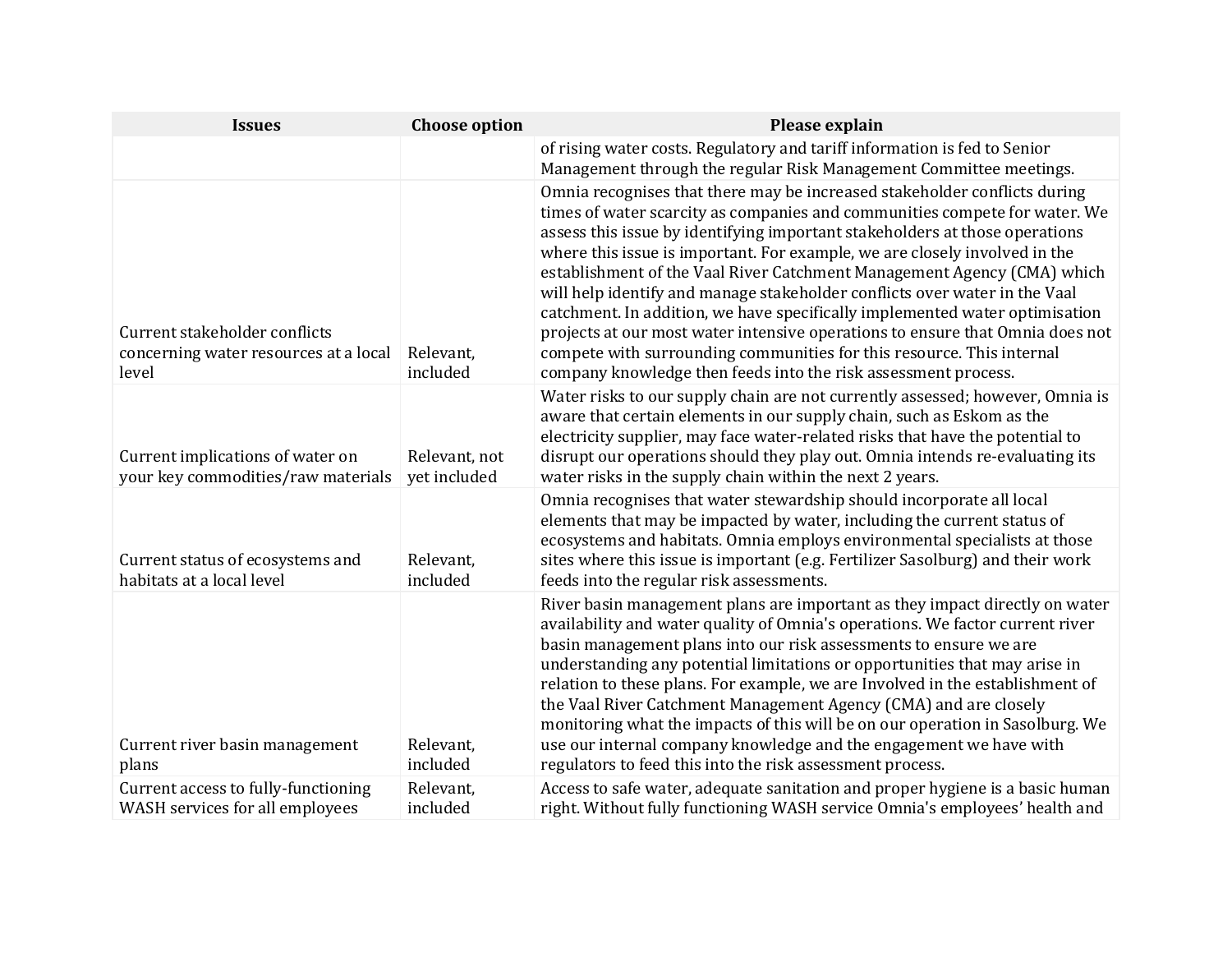| <b>Issues</b>                                                                                         | <b>Choose option</b>          | Please explain                                                                                                                                                                                                                                                                                                                                                                                                                                                                                                                                                                                                                                                      |
|-------------------------------------------------------------------------------------------------------|-------------------------------|---------------------------------------------------------------------------------------------------------------------------------------------------------------------------------------------------------------------------------------------------------------------------------------------------------------------------------------------------------------------------------------------------------------------------------------------------------------------------------------------------------------------------------------------------------------------------------------------------------------------------------------------------------------------|
|                                                                                                       |                               | safety will be negatively affected. This basic right is factored into all new and<br>existing projects and operations.                                                                                                                                                                                                                                                                                                                                                                                                                                                                                                                                              |
| Estimates of future changes in water<br>availability at a local level                                 | Relevant,<br>included         | Water availability in the South African context is already a critical issue and is<br>predicted to become even more important in the future. The issue of drought<br>and the El Nino effect is regarded as a top risk in our business as our<br>customers in our Agriculture division will not be purchasing fertilizer if they<br>cannot plant their crops due to drought. Our Agriculture division develops<br>models around soil potential yield and water availability as a tool to mitigate<br>the risk of future changes in water availability for our customers.                                                                                             |
| Estimates of future potential<br>regulatory changes at a local level                                  | Relevant,<br>included         | Changes to water legislation at a local level can pose significant risks to<br>Omnia's business. Omnia actively engages with regulatory authorities through<br>its local chemical association (CAIA) to ensure that proper consultation has<br>taken place before any changes are made to local or national regulations. The<br>results of this engagement feeds into our risk management process.                                                                                                                                                                                                                                                                  |
| Estimates of future potential<br>stakeholder conflicts at a local level                               | Relevant,<br>included         | It is predicted that water scarcity will continue to increase in the water<br>stressed parts of South Africa and as result so too will be the potential for<br>stakeholder conflict. This is particularly relevant for our farming customers<br>that will likely come into greater conflict with stakeholders for the use of<br>water. We are mitigating this risk by actively engaging with our customers<br>through our agronomists in our Agriculture division to ensure that water use<br>efficiency is part of the normal operations thereby reducing raw water<br>demands. Their feedback is vital information for our on-going risk assessment<br>processes. |
| Estimates of future implications of<br>water on your key commodities/raw<br>materials                 | Relevant, not<br>yet included | Omnia has not yet started a rigorous process of assessing water risks on our<br>key raw materials and as such have not assessed the future implications of<br>water on these commodities. Omnia intends re-evaluating its water risks in<br>the supply chain within the next 2 years.                                                                                                                                                                                                                                                                                                                                                                               |
| Estimates of future potential changes<br>in the status of ecosystems and<br>habitats at a local level | Relevant,<br>included         | Omnia mitigates its current risk of changes to ecosystems and habitats by<br>employing environmental specialists at those sites where this issue is<br>important (e.g. Fertilizer Sasolburg, Rustenburg etc.). In its supply chain,<br>Omnia recognises that the incorrect use of Fertilizer and other chemicals can<br>impact on ecosystems and habitats through both run-off into water sources as<br>well as over consumption of water. Omnia uses its internal knowledge of this<br>issue to feed into its risk management process and importantly has developed                                                                                                |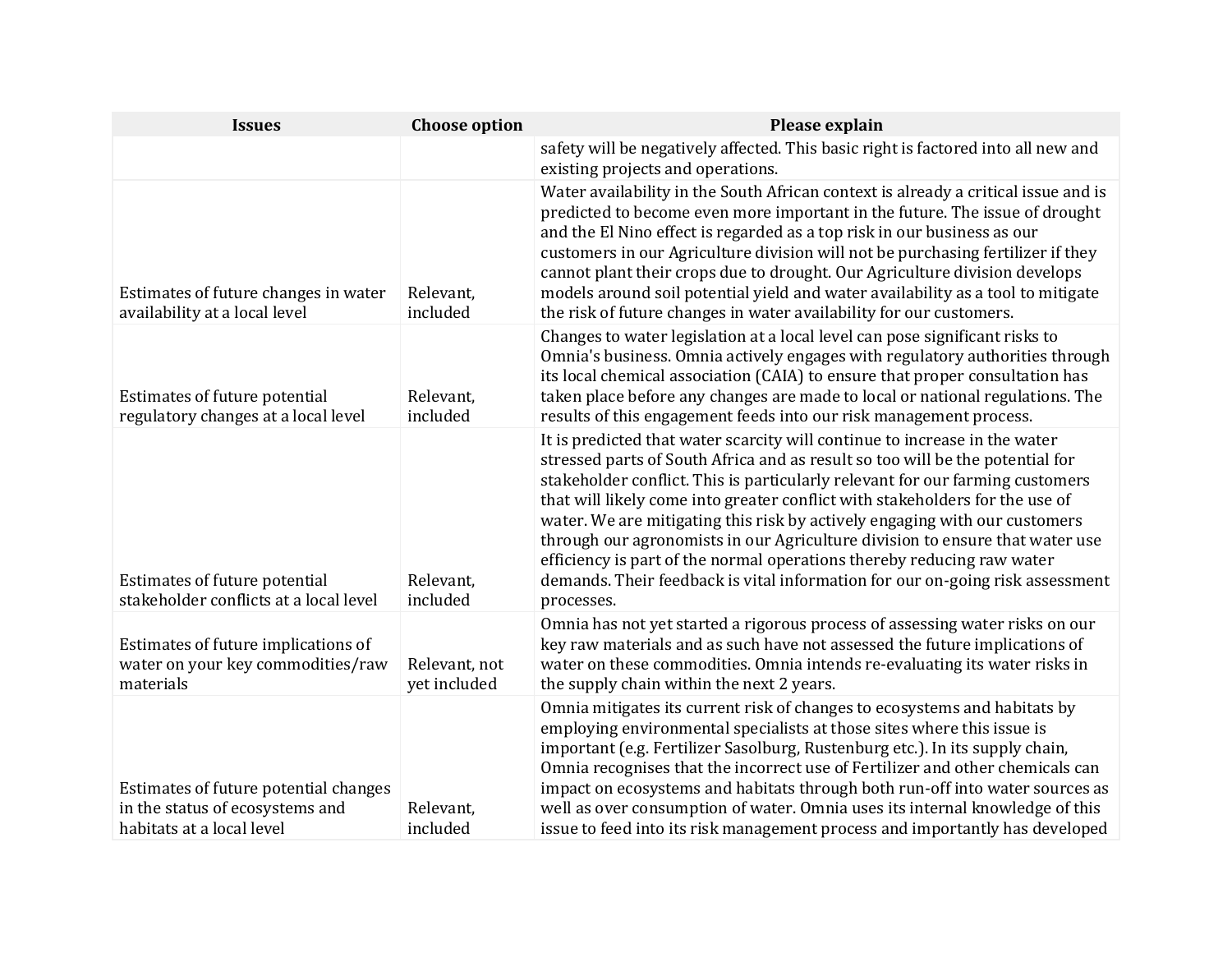| <b>Issues</b>                                                                                                                        | <b>Choose option</b>                                      | Please explain                                                                                                                                                                                                                                                                                                                                                                                                                                                                                                      |
|--------------------------------------------------------------------------------------------------------------------------------------|-----------------------------------------------------------|---------------------------------------------------------------------------------------------------------------------------------------------------------------------------------------------------------------------------------------------------------------------------------------------------------------------------------------------------------------------------------------------------------------------------------------------------------------------------------------------------------------------|
|                                                                                                                                      |                                                           | solutions to mitigate this. For example, the Agriculture division, through its<br>proven Nutriology® offering, provides agronomic advice to customers on the<br>conservation and efficient use of water on the farm.                                                                                                                                                                                                                                                                                                |
| Scenario analysis of availability of<br>sufficient quantity and quality of<br>water relevant for your operations at<br>a local level | Relevant,<br>included                                     | Water availability in the South African context is already a critical issue and is<br>predicted to become even more important in the future. As mentioned<br>previously, water risk in our value chain, predominantly our customers, is<br>where our biggest risk lies. For this reason our Agriculture division develops<br>models around soil potential yield and water availability to develop scenarios<br>and act as a tool to mitigate the risk of future changes in water availability for<br>our customers. |
| Scenario analysis of regulatory<br>and/or tariff changes at a local level                                                            | Relevant,<br>included                                     | Omnia is managing the risks associated with regulatory and tariff changes by<br>engaging with South Africa's Department of Water and Sanitation through<br>CAIA on a regular basis. This means that the company is kept well informed of<br>future regulatory changes and can create educated scenarios.                                                                                                                                                                                                            |
| Scenario analysis of stakeholder<br>conflicts concerning water resources<br>at a local level                                         | Relevant,<br>included                                     | Omnia engages with its stakeholders on a regular basis and uses this to<br>determine potential concerns that the stakeholder has. Omnia uses internal<br>company knowledge to incorporate scenarios of stakeholder conflicts into its<br>water risk assessment.                                                                                                                                                                                                                                                     |
| Scenario analysis of implications of<br>water on your key commodities/raw<br>materials                                               | Not relevant,<br>explanation<br>provided                  | This is not regarded as a material issue as we don't believe that water risks in<br>our supply chain are so significant and thus Omnia does not see it necessary<br>to include scenario analysis of water implications on its key commodities in<br>its water risk assessment process.                                                                                                                                                                                                                              |
| Scenario analysis of potential<br>changes in the status of ecosystems<br>and habitats at a local level<br><b>Other</b>               | Not relevant,<br>explanation<br>provided<br>Not evaluated | Omnia proactively manages the ecosystems and habitats within which it<br>operates on a continuous basis. Our operational footprint is typically on<br>already disturbed or industrial sites and thus this is not regarded as a<br>material issue and scenario analysis of potential changes to ecosystems or<br>habitats is not incorporated into Omnia's water risk assessment process.                                                                                                                            |
| $\mathbf{X} \mathbf{X}$                                                                                                              |                                                           |                                                                                                                                                                                                                                                                                                                                                                                                                                                                                                                     |

#### **W2.7**

**Which of the following stakeholders are always factored into your organization's water risk assessments?**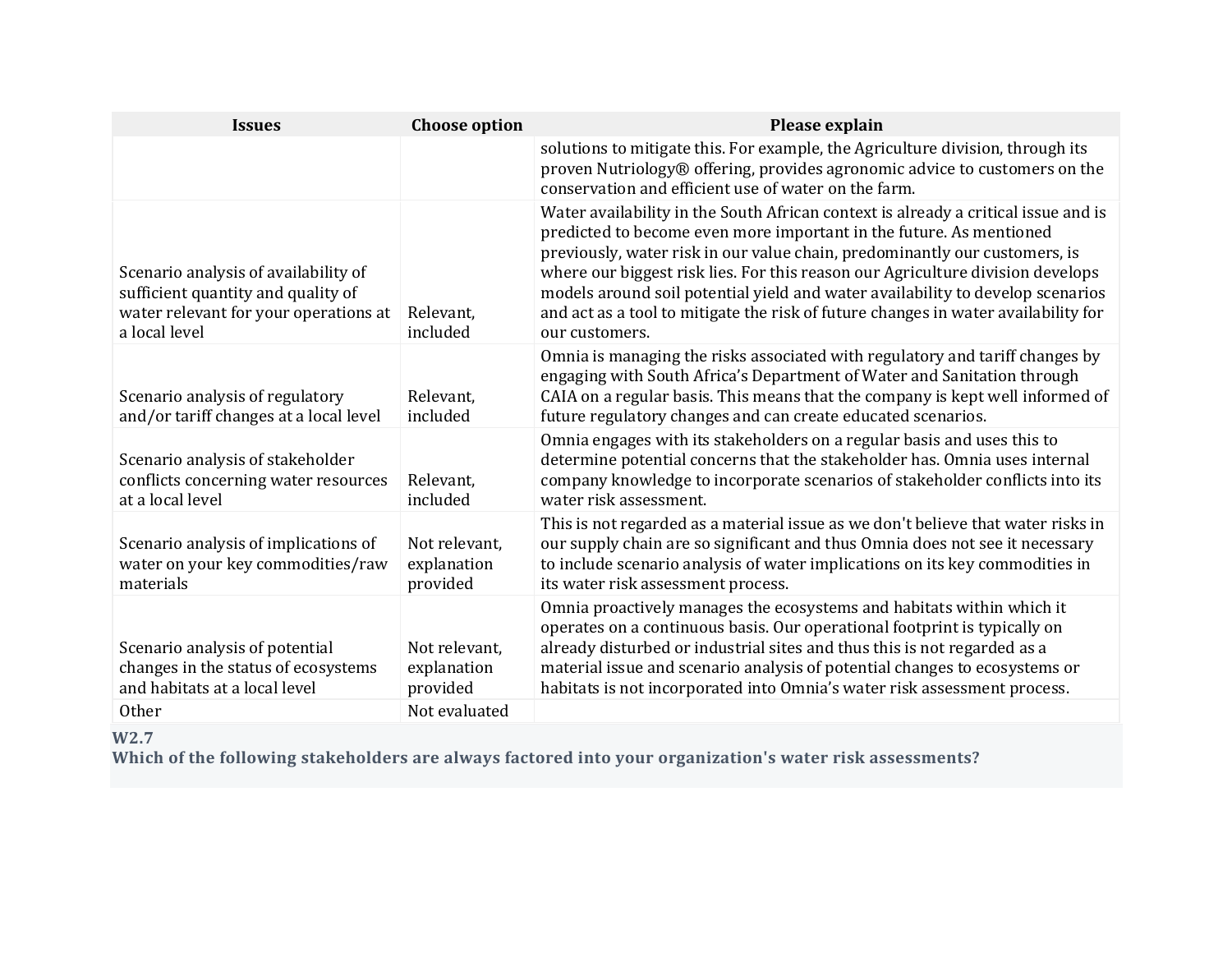| <b>Stakeholder</b>                    | <b>Choose option</b>  | Please explain                                                                                                                                                                                                                                                                                                                                                                                                                                                                                                                                                                                                           |
|---------------------------------------|-----------------------|--------------------------------------------------------------------------------------------------------------------------------------------------------------------------------------------------------------------------------------------------------------------------------------------------------------------------------------------------------------------------------------------------------------------------------------------------------------------------------------------------------------------------------------------------------------------------------------------------------------------------|
| Customers                             | Relevant,<br>included | For our Agriculture division, our customers (farmers) are vital as we provide them with<br>agronomic advice on the conservation and efficient use of water on the farm. We provide<br>them with one-on-one engagement and training throughout the year in order to achieve<br>this. Ensuring we provide the correct advice is vital and as such the feedback from these<br>stakeholders is included as part of our risk assessment processes.                                                                                                                                                                            |
| Employees                             | Relevant,<br>included | Employees that have a responsibility or activity that involves water management (e.g.<br>agronomists, SHEQ managers, production managers etc.) are included in the risk<br>management processes which happen throughout the year. Other employees are kept<br>aware of the topic through engagement and communication such as the Integrated Report<br>and awareness themes. This engagement is usually done via newsletters, emails, posters<br>and environmental talks.                                                                                                                                                |
| Investors                             | Relevant,<br>included | We report water risks and responses in our integrated annual sustainability report that is<br>made available to our shareholders so our investors can assess their investment. In<br>addition, we are responding to the Water Disclosure Project to provide investors with<br>additional information. An inadequate response to water issues can be negatively<br>perceived by our investors. We engage with our investors during yearly roadshows and<br>on an ad-hoc basis as and when the need arises.                                                                                                                |
| Local communities                     | Relevant,<br>included | The concerns and perspectives of local communities are central to our water risk<br>assessments. Competition for water between users is of increasing importance, as are the<br>potential impacts of water quality and quantity on users. We engage regularly with local<br>communities through public forums. One example is the Leeu-Taaibosch Forum set up in<br>Sasolburg to address water concerns of all stakeholders. This engagement typically<br>happens via quarterly meetings with all the stakeholders and any specific community<br>issues are integrated into the risk assessment process, where relevant. |
| <b>NGOs</b>                           | Relevant,<br>included | NGO's play a vital role in communicating the expectations of stakeholders and could<br>potentially be responsible for impacting our public reputation. Consequently, we try as<br>best as possible to engage with NGOs such that the views of our external stakeholders are<br>considered. An example of these engagements would be the Vaal Environmental Justice<br>Alliance, who promotes awareness, sustainable development and support to communities.<br>We have engaged with this NGO regularly through direct meetings.                                                                                          |
| Other water users at a<br>local level | Relevant,<br>included | In the Vaal River Catchment, we engage with other uses, e.g. Sasol, Safripol, Natref etc. on<br>a regular basis through attendance of the Leeu-Taaibosch Forum meetings. Any<br>significant issues raised by this forum will feed into our risk processes, where relevant.                                                                                                                                                                                                                                                                                                                                               |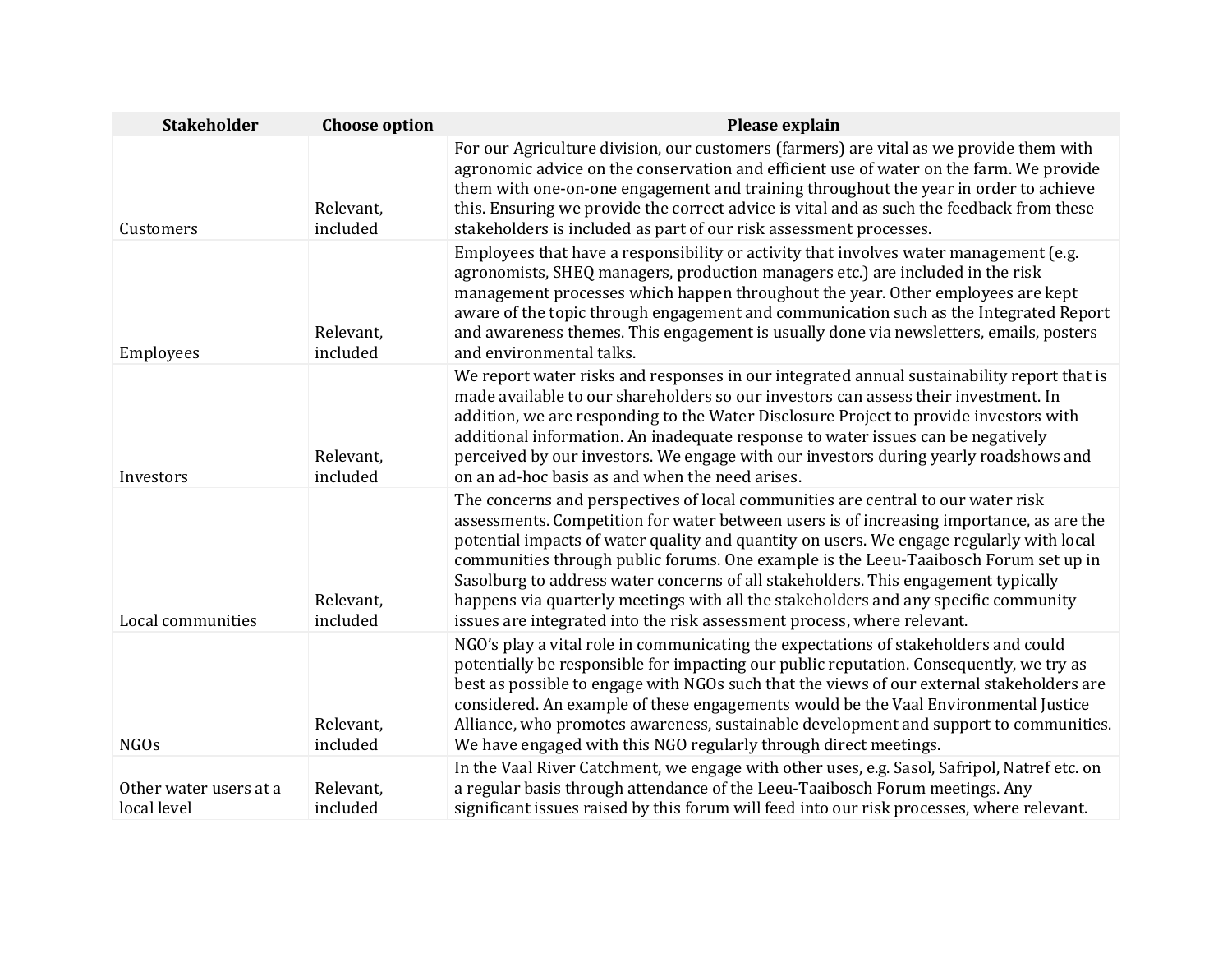| <b>Stakeholder</b>                                       | <b>Choose option</b>                     | Please explain                                                                                                                                                                                                                                                                                                                                                                                                                                                                                 |
|----------------------------------------------------------|------------------------------------------|------------------------------------------------------------------------------------------------------------------------------------------------------------------------------------------------------------------------------------------------------------------------------------------------------------------------------------------------------------------------------------------------------------------------------------------------------------------------------------------------|
| Regulators                                               | Relevant.<br>included                    | Omnia engages continuously with the Department of Water and Sanitation to ensure that<br>it is compliant and up to date with all regulatory requirements. This engagement is<br>usually on-site meetings at least every quarter with individuals in the Department. Omnia<br>factors any updates on regulations or tariff changes into its water risk assessment<br>process.                                                                                                                   |
| River basin management Relevant,<br>authorities          | included                                 | The Vaal River Catchment Management Agency (CMA) is in the process of being<br>established. We have engaged regularly (e.g. quarterly) with the stakeholders setting up<br>this CMA through face to face meetings, and this information is feeding into our risk<br>assessment processes. Once the CMA is formalised we will be interacting with this agency<br>regularly.                                                                                                                     |
| Statutory special<br>interest groups at a local<br>level | Relevant,<br>included                    | The Chemical Allied Industry Association (CAIA) represents the chemical industry on<br>environmental matters, including water. We engage with them on a monthly basis<br>through industry meetings to discuss matters such as pending water regulation and<br>tariffs, which feeds into our risk process. Omnia also participates regularly in government<br>public sessions and workshops pertaining to statutory matters.                                                                    |
| Suppliers                                                | Relevant, not yet<br>included            | Omnia's key suppliers can be affected by water constraints, which may affect product<br>delivery, thereby impacting the business. Omnia intends re-evaluating its water risks in<br>the supply chain within the next 2 years and will then initiate a process to engage with its<br>supply chain.                                                                                                                                                                                              |
| Water utilities/suppliers<br>at a local level            | Relevant,<br>included                    | Omnia is reliant on water utilities for most of the company's water needs. As such, any<br>changes in supply and tariff structure can impact the business through increased costs.<br>Omnia engages with its major water utilities (such as Rand Water and the Metsimaholo<br>Municipality, Ekurhuleni Municipality, eThekwini Municipality etc.) on a regular basis<br>through face to face meetings. Any significant issues raised will be incorporated into the<br>risk assessment process. |
| Other                                                    | Not relevant,<br>explanation<br>provided | No other stakeholders are relevant                                                                                                                                                                                                                                                                                                                                                                                                                                                             |
| <b>Further Information</b>                               |                                          |                                                                                                                                                                                                                                                                                                                                                                                                                                                                                                |

| <b>Module: Implications</b> |  |
|-----------------------------|--|
| Page: W3. Water Risks       |  |
| M/2 1                       |  |

**W3.1**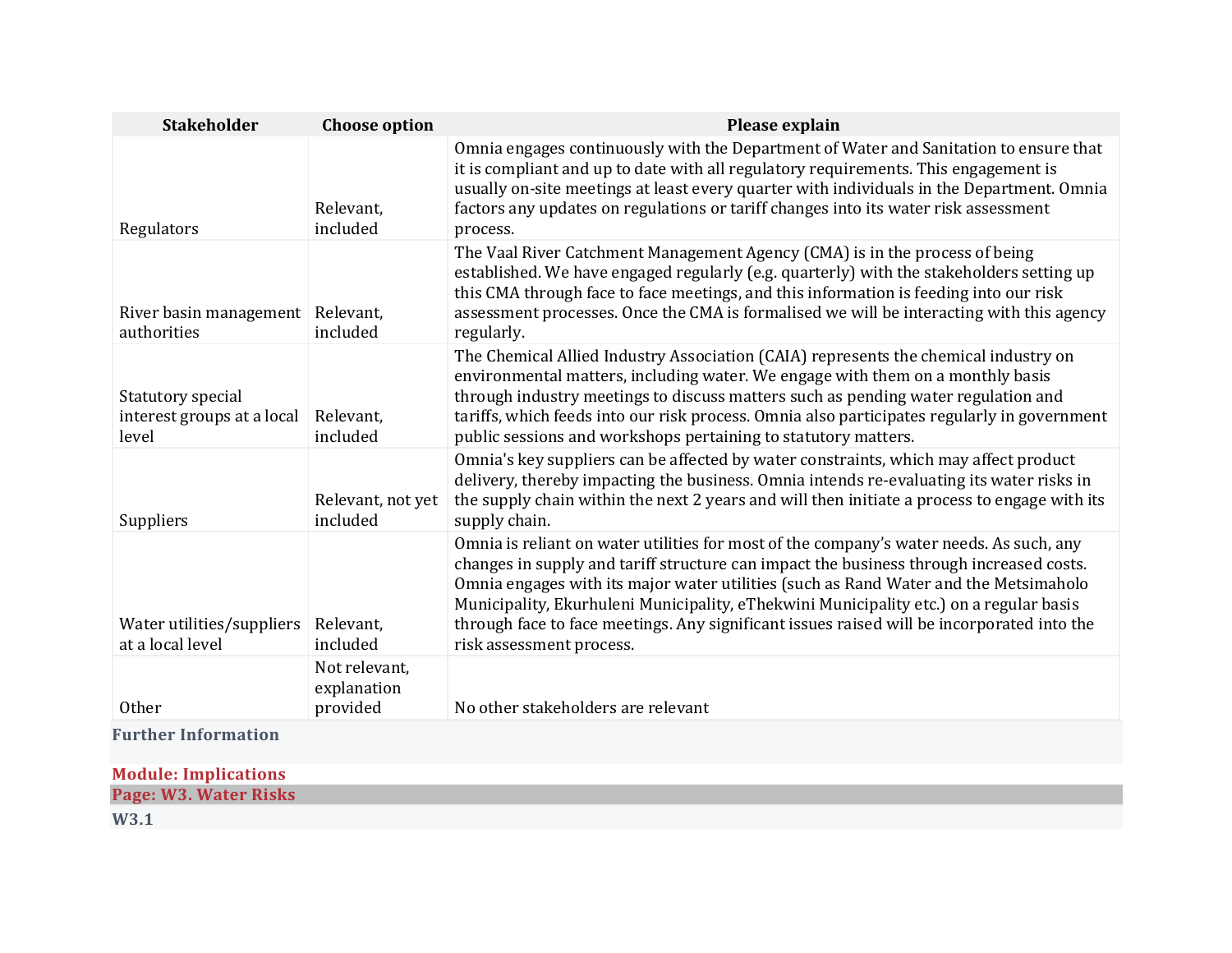Is your organization exposed to water risks, either current and/or future, that could generate a substantive change in **your business, operations, revenue or expenditure?**

Yes, direct operations and supply chain

#### **W3.2**

### Please provide details as to how your organization defines substantive change in your business, operations, revenue or **expenditure from water risk**

Omnia defines substantive change within its business to be a change which results in stoppages of direct operations, a signif icant increase in cost in our direct operations or a loss in sales that impacts revenue. From a water perspective this could be due to interrupted water supply that stops production or a significant drought that results in a major reduction in sales of fertili zer, for example. Any significant water impacts that occur in the supply chain would also result in a substantive change to the business. In terms of financial quantification, an increase in costs or loss in revenue equivalent to 0.5% of forecasted revenue per annum would be regarded as substantive.

#### **W3.2a**

Please provide the number of facilities\* per river basin exposed to water risks that could generate a substantive change in **your business, operations, revenue or expenditure and the proportion this represents of total operations company-wide**

| Country | <b>River</b><br>basin | <b>Number of facilities</b><br>exposed to water risk | <b>Proportion of total</b><br>operations $(\%)$ | Comment                                                                                                                       |
|---------|-----------------------|------------------------------------------------------|-------------------------------------------------|-------------------------------------------------------------------------------------------------------------------------------|
| South   | Vaal                  |                                                      |                                                 | Our Sasolburg complex is Omnia's largest built manufacturing<br>facility at 168 acres and is also located in a water-stressed |
| Africa  | (WMA)                 |                                                      | $1 - 5$                                         | catchment.                                                                                                                    |

#### **W3.2b**

Please provide the proportion of financial value that could be affected at river basin level associated with the facilities **listed in W3.2a**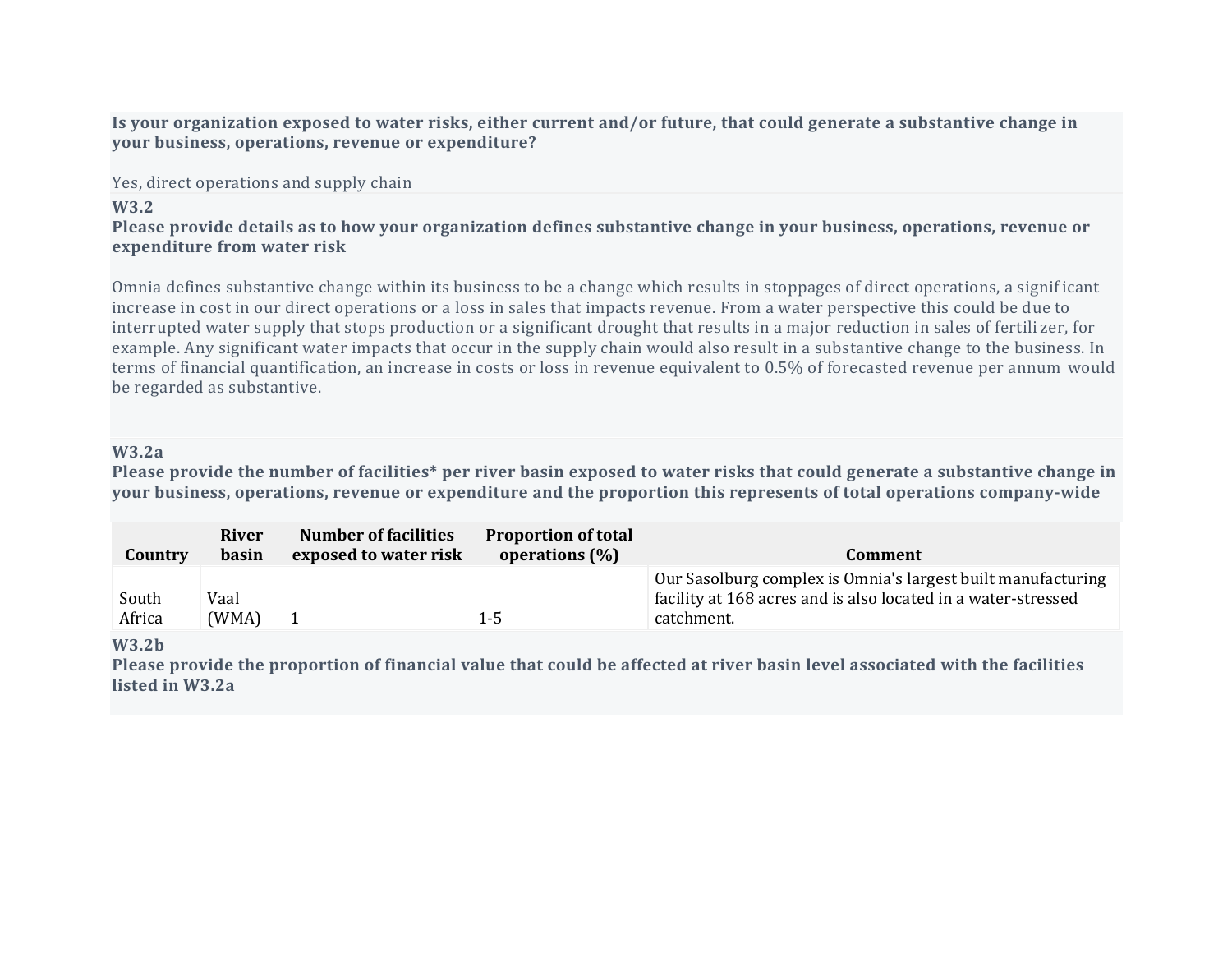| Country         | <b>River</b><br>basin | Financial<br>reporting metric    | Proportion of chosen metric that<br>could be affected within the river<br>basin | Comment                                                                                                          |
|-----------------|-----------------------|----------------------------------|---------------------------------------------------------------------------------|------------------------------------------------------------------------------------------------------------------|
| South<br>Africa | Vaal<br>(WMA)         | % global<br>production<br>volume | 61-70                                                                           | Our Sasolburg Fertilizer operation is our largest<br>operation and contributes over 60% of production<br>volumes |

# **W3.2c**

Please list the inherent water risks that could generate a substantive change in your business, operations, revenue or **expenditure, the potential impact to your direct operations and the strategies to mitigate them**

| Countr<br>y     | <b>River</b><br>basin | <b>Risk driver</b>                                                                                                                                                                                                                   | Potenti<br>al<br>impact       | <b>Descriptio</b><br>n of impact                                                                                                                                                                                                | Timefram<br>e | Likelihoo<br>d | Magnitud<br>e of<br>potential<br>financial<br>impact | <b>Response</b><br>strategy                                                                  | Costs of<br>response<br>strategy                                                                                                                 | Details of<br>strategy<br>and costs                                                                                                                                                                                                              |
|-----------------|-----------------------|--------------------------------------------------------------------------------------------------------------------------------------------------------------------------------------------------------------------------------------|-------------------------------|---------------------------------------------------------------------------------------------------------------------------------------------------------------------------------------------------------------------------------|---------------|----------------|------------------------------------------------------|----------------------------------------------------------------------------------------------|--------------------------------------------------------------------------------------------------------------------------------------------------|--------------------------------------------------------------------------------------------------------------------------------------------------------------------------------------------------------------------------------------------------|
| South<br>Africa | Vaal<br>(WMA          | Regulatory-<br>Regulation of<br>discharge<br>quality/volum<br>es leading to<br>higher<br>compliance<br>costs<br>Regulatory-<br>Unclear<br>and/or<br>unstable<br>regulations on<br>water<br>allocation and<br>wastewater<br>discharge | Higher<br>operatin<br>g costs | The<br>conditions<br>of<br>Sasolburg's<br>water use<br>license are<br>extremely<br>stringent.<br>The<br>effluent<br>discharge<br>conditions<br>for<br>Chlorides<br>and<br><b>Nitrates</b><br>exceed<br>those of the<br>incoming | 1-3 years     | Probable       | Medium-<br>high                                      | Engageme<br>nt with<br>public<br>policy<br>makers<br>Increased<br>capital<br>expenditur<br>e | The site is<br>purchasin<br>g an<br>additional<br>1290 ML<br>of potable<br>water per<br>year at a<br>cost of<br><b>R24</b><br>million a<br>year. | Omnia is<br>dealing<br>with this<br>problem by<br>engaging<br>directly<br>with the<br>water<br>regulators<br>(DWS)<br>regarding<br>the license<br>conditions.<br>Omnia has<br>proposed a<br>risk-based<br>approach to<br>addressing<br>groundwat |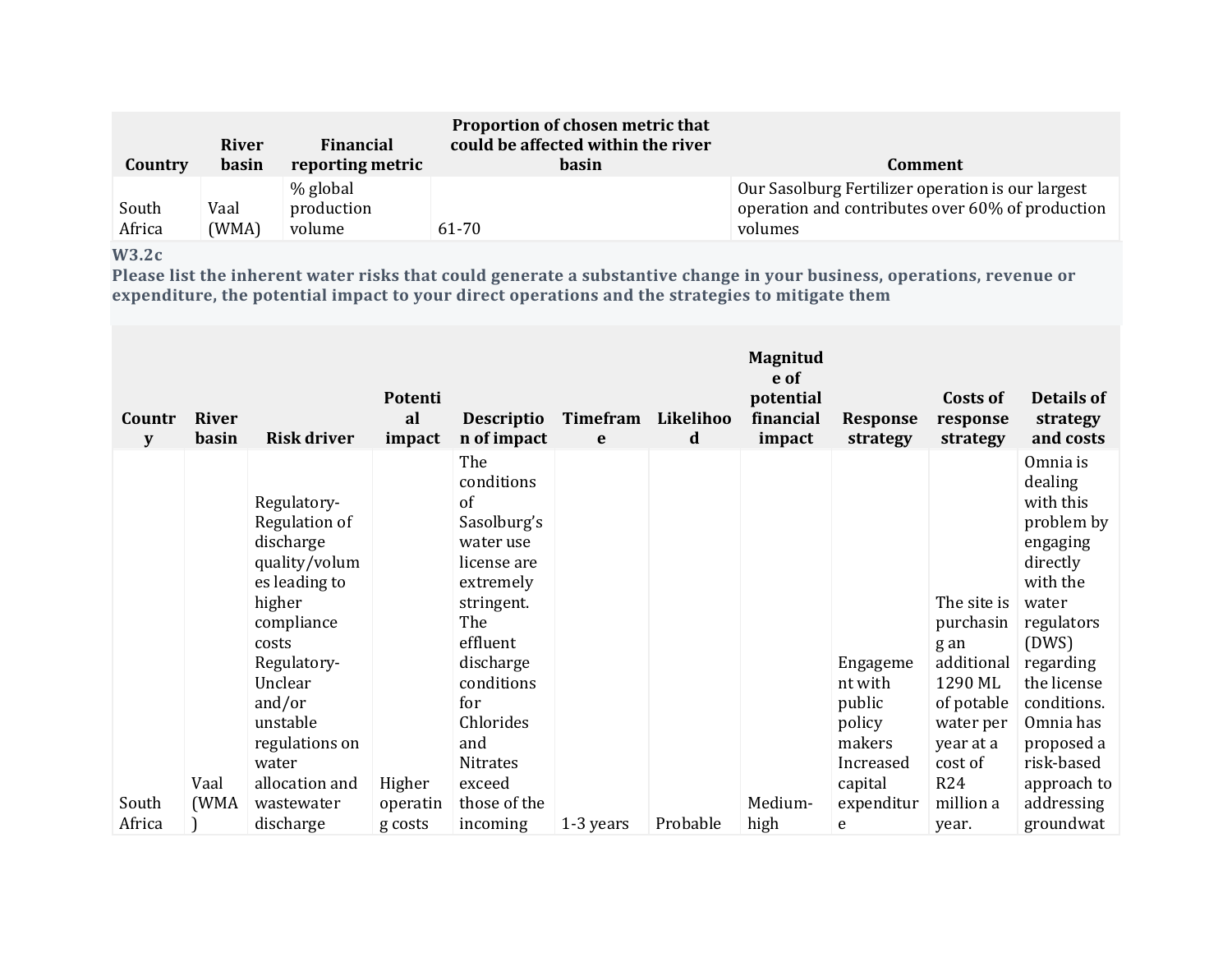| Countr<br>${\bf y}$ | <b>River</b><br>basin | <b>Risk driver</b> | Potenti<br>al<br>impact | <b>Descriptio</b><br>n of impact                                                                                                                                                                                                                                                                                                                                         | $\mathbf e$ | Timefram Likelihoo<br>d | <b>Magnitud</b><br>e of<br>potential<br>financial<br>impact | <b>Response</b><br>strategy | Costs of<br>response<br>strategy | <b>Details of</b><br>strategy<br>and costs                                                                                                                                                                                                                                                                                                                                  |
|---------------------|-----------------------|--------------------|-------------------------|--------------------------------------------------------------------------------------------------------------------------------------------------------------------------------------------------------------------------------------------------------------------------------------------------------------------------------------------------------------------------|-------------|-------------------------|-------------------------------------------------------------|-----------------------------|----------------------------------|-----------------------------------------------------------------------------------------------------------------------------------------------------------------------------------------------------------------------------------------------------------------------------------------------------------------------------------------------------------------------------|
|                     |                       |                    |                         | potable<br>water,<br>which<br>would<br>require<br>significant<br>capital for<br>water<br>treatment.<br>In addition,<br>the<br>groundwat<br>er quality<br>license<br>conditions<br>are also not<br>feasible. As<br>a result of<br>this, the<br>site is<br>forced to<br>operate its<br>cooling<br>towers at 3<br>cycles<br>instead of<br>the full 6.<br>The<br>implication |             |                         |                                                             |                             |                                  | er quality.<br>The water<br>use licence<br>is currently<br>being<br>reviewed<br>and Omnia<br>is waiting<br>for<br>feedback<br>from DWS.<br>The site has<br>also<br>investigate<br>d the<br>possibility<br>of<br>constructin<br>g a water<br>treatment<br>plant but<br>the costs<br>related to<br>this are not<br>financially<br>feasible.<br>The costs<br>incurred<br>(R24) |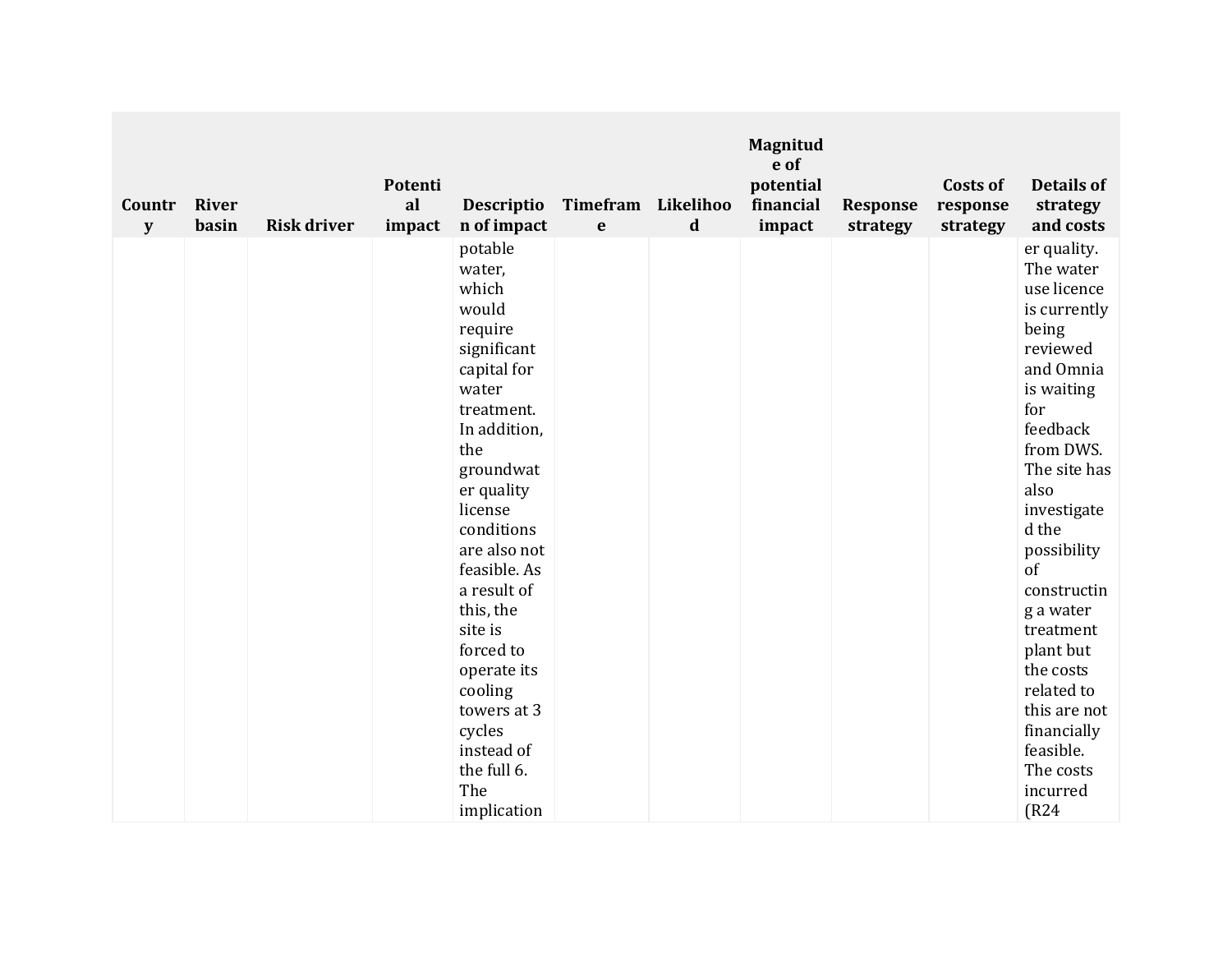| Countr<br>$\mathbf{y}$ | <b>River</b><br>basin | <b>Risk driver</b> | Potenti<br>al<br>impact | <b>Descriptio</b><br>n of impact                                                                                     | Timefram<br>e | Likelihoo<br>d | <b>Magnitud</b><br>e of<br>potential<br>financial<br>impact | <b>Response</b><br>strategy | Costs of<br>response<br>strategy | Details of<br>strategy<br>and costs                                                                                       |
|------------------------|-----------------------|--------------------|-------------------------|----------------------------------------------------------------------------------------------------------------------|---------------|----------------|-------------------------------------------------------------|-----------------------------|----------------------------------|---------------------------------------------------------------------------------------------------------------------------|
|                        |                       |                    |                         | of this is<br>that the site<br>is forced to<br>purchase<br>additional<br>potable<br>water at<br>significant<br>cost. |               |                |                                                             |                             |                                  | million)<br>from<br>addressing<br>this risk are<br>direct<br>operational<br>costs and<br>are derived<br>from<br>invoices. |

# **W3.2d**

Please list the inherent water risks that could generate a substantive change in your business operations, revenue or **expenditure, the potential impact to your supply chain and the strategies to mitigate them**

| Countr<br>y     | River basin                                           | <b>Risk</b><br>driver                      | <b>Potentia</b><br>l impact | <b>Descriptio</b><br>n of impact                           | Timefra<br>me                 | Likelihoo<br>d | <b>Magnitud</b><br>e of<br>potential<br>financial<br>impact | <b>Respons</b><br>e<br>strategy                 | Costs of<br>response<br>strategy                                | Details of<br>strategy<br>and costs                     |
|-----------------|-------------------------------------------------------|--------------------------------------------|-----------------------------|------------------------------------------------------------|-------------------------------|----------------|-------------------------------------------------------------|-------------------------------------------------|-----------------------------------------------------------------|---------------------------------------------------------|
|                 | SOUTH<br><b>AFRICAN</b>                               | Physical<br>-Climate<br>change<br>Physical |                             | Three<br>significant<br>climate<br>trends have<br>recently |                               |                |                                                             | Increased<br>investme<br>nt in new<br>technolog | The<br>Nutriology<br>$^{\circledR}$<br>programm<br>e is part of | The<br>Agriculture<br>division,<br>through its<br>Omnia |
| South<br>Africa | <b>WATER</b><br>MANAGEME<br><b>NT AREAS</b><br>(WMAS) | Increase<br>d water<br>scarcity            | Reductio<br>n in<br>revenue | been<br>observed 1.<br>the average<br>temperatur           | Current-<br>up to $1$<br>year | Probable       | Medium-<br>high                                             | y<br>New<br>products,<br>markets                | the way<br>that the<br>Fertilizer<br>division                   | Nutriology<br>® model,<br>has a full<br>plan to         |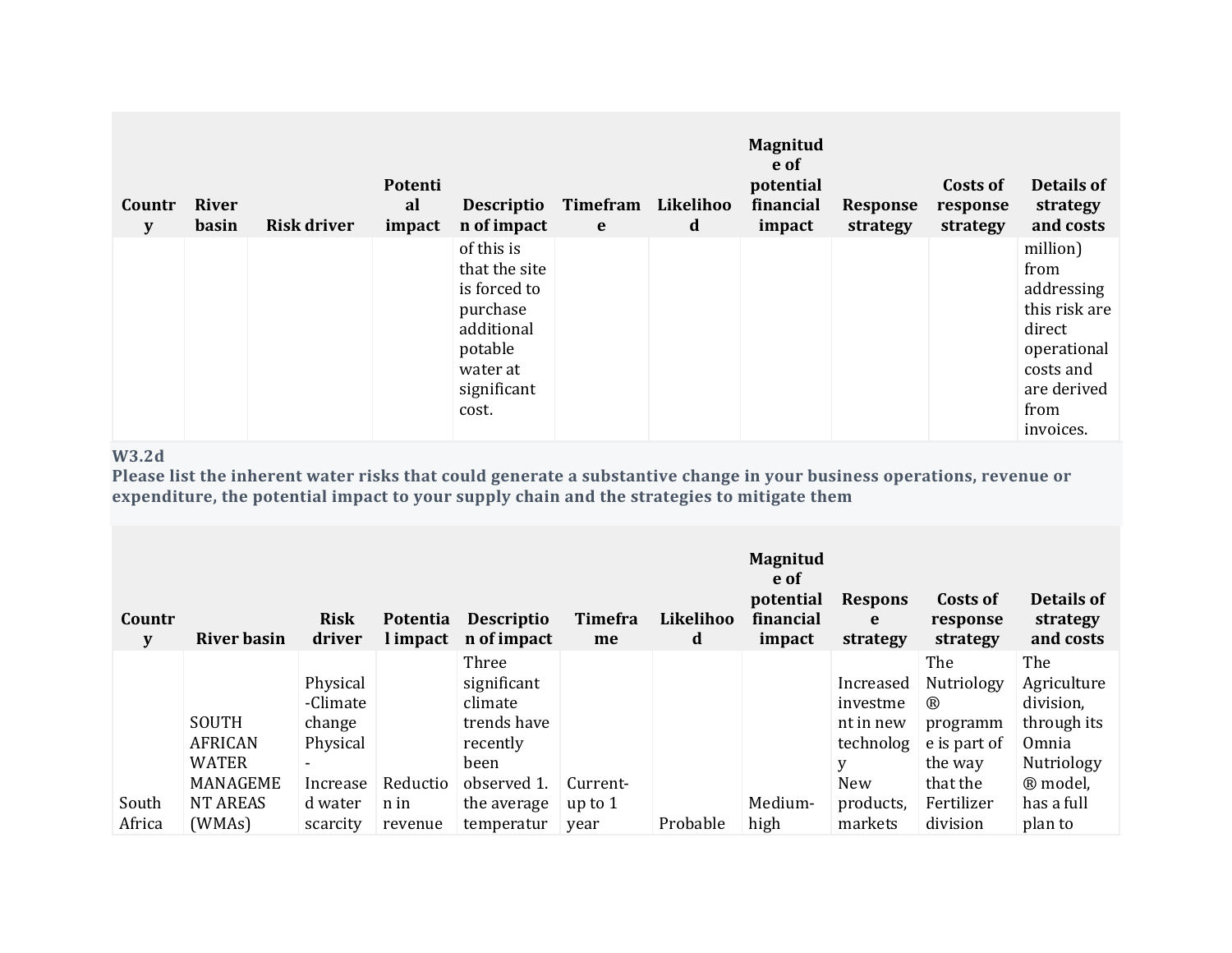| Countr<br>${\bf y}$ | <b>River basin</b> | <b>Risk</b><br>driver | l impact | Potentia Descriptio<br>n of impact                                                                                                                                                                                                                                                                                                                        | <b>Timefra</b><br>me | Likelihoo<br>$\mathbf d$ | Magnitud<br>e of<br>potential<br>financial<br>impact | <b>Respons</b><br>e<br>strategy | Costs of<br>response<br>strategy                                                                                                                                                                                             | <b>Details of</b><br>strategy<br>and costs                                                                                                                                                                                                                                                                                                                                |
|---------------------|--------------------|-----------------------|----------|-----------------------------------------------------------------------------------------------------------------------------------------------------------------------------------------------------------------------------------------------------------------------------------------------------------------------------------------------------------|----------------------|--------------------------|------------------------------------------------------|---------------------------------|------------------------------------------------------------------------------------------------------------------------------------------------------------------------------------------------------------------------------|---------------------------------------------------------------------------------------------------------------------------------------------------------------------------------------------------------------------------------------------------------------------------------------------------------------------------------------------------------------------------|
|                     |                    |                       |          | e is<br>increasing;<br>2 the<br>average<br>number of<br>days with a<br>high dew<br>point<br>appears to<br>be<br>increasing;<br>and 3. the<br>character of<br>precipitatio<br>n is<br>changing.<br>These<br>changing<br>weather<br>patterns<br>will impact<br>crop<br>production<br>in four<br>primary<br>ways.<br>Firstly, the<br>long-term<br>changes in |                      |                          |                                                      |                                 | operates.<br>The<br>Fertilizer<br>division is<br>the largest<br>of the<br>three<br>Omnia<br>divisions<br>and the<br>operationa<br>l costs are<br>significant.<br>These,<br>however,<br>cannot be<br>disclosed<br>publically. | support the<br>pillars of<br>modern,<br>sustainable<br>agriculture.<br>This entails<br>the use of a<br>large team<br>of<br>agronomic<br>specialists<br>supported<br>by<br>competent<br>technologic<br>al services.<br>This<br>division,<br>among<br>other<br>things: $-$<br>Invests in<br>programme<br>s that<br>enhance<br>nutrient<br>and water<br>use<br>efficiency. - |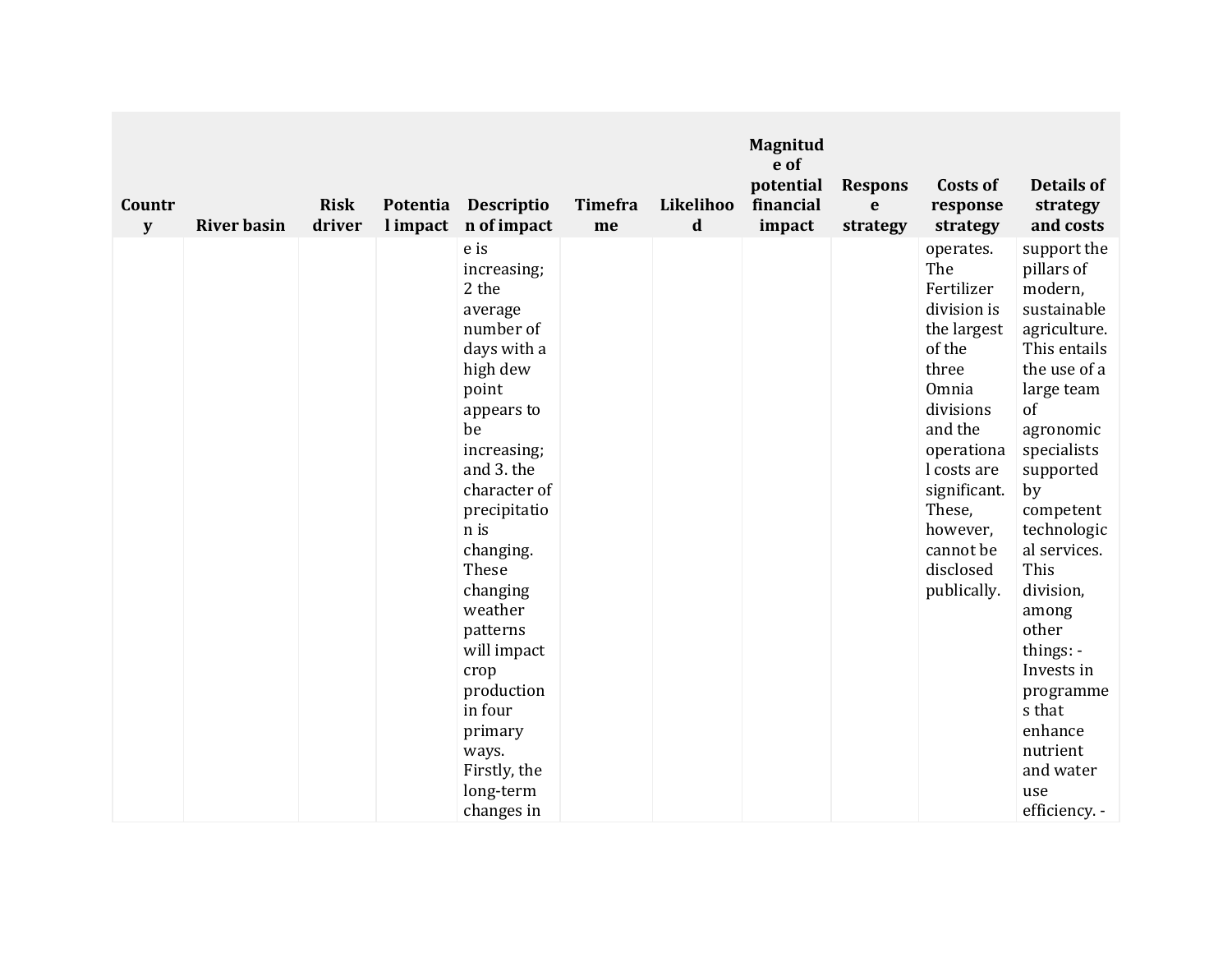| Countr<br>${\bf y}$ | <b>River basin</b> | <b>Risk</b><br>driver | l impact | Potentia Descriptio<br>n of impact                                                                                                                                                                                                                                                                                                                                          | <b>Timefra</b><br>me | Likelihoo<br>d | <b>Magnitud</b><br>e of<br>potential<br>financial<br>impact | <b>Respons</b><br>e<br>strategy | Costs of<br>response<br>strategy | <b>Details of</b><br>strategy<br>and costs                                                                                                                                                                                                                                                                                                                       |
|---------------------|--------------------|-----------------------|----------|-----------------------------------------------------------------------------------------------------------------------------------------------------------------------------------------------------------------------------------------------------------------------------------------------------------------------------------------------------------------------------|----------------------|----------------|-------------------------------------------------------------|---------------------------------|----------------------------------|------------------------------------------------------------------------------------------------------------------------------------------------------------------------------------------------------------------------------------------------------------------------------------------------------------------------------------------------------------------|
|                     |                    |                       |          | average<br>temperatur<br>es and<br>precipitatio<br>n patterns<br>may affect<br>the types of<br>crops<br>cultivated<br>in specific<br>areas.<br>Secondly,<br>these<br>changes can<br>lead to an<br>increase in<br>pests and<br>invasive<br>species.<br>Acute<br>losses can<br>also be<br>expected<br>from more<br>frequent<br>and intense<br>weather<br>extremes,<br>such as |                      |                |                                                             |                                 |                                  | Advises on<br>good<br>farming<br>practices to<br>conserve<br>water and<br>prevent soil<br>erosion. -<br>Develops<br>and deploys<br>new<br>agronomic<br>techniques<br>and<br>fertilizer<br>products<br>that help<br>increase<br>crop yields.<br>This<br>strategy has<br>already<br>been<br>implemente<br>d and is<br>yielding<br>benefits<br>through<br>assisting |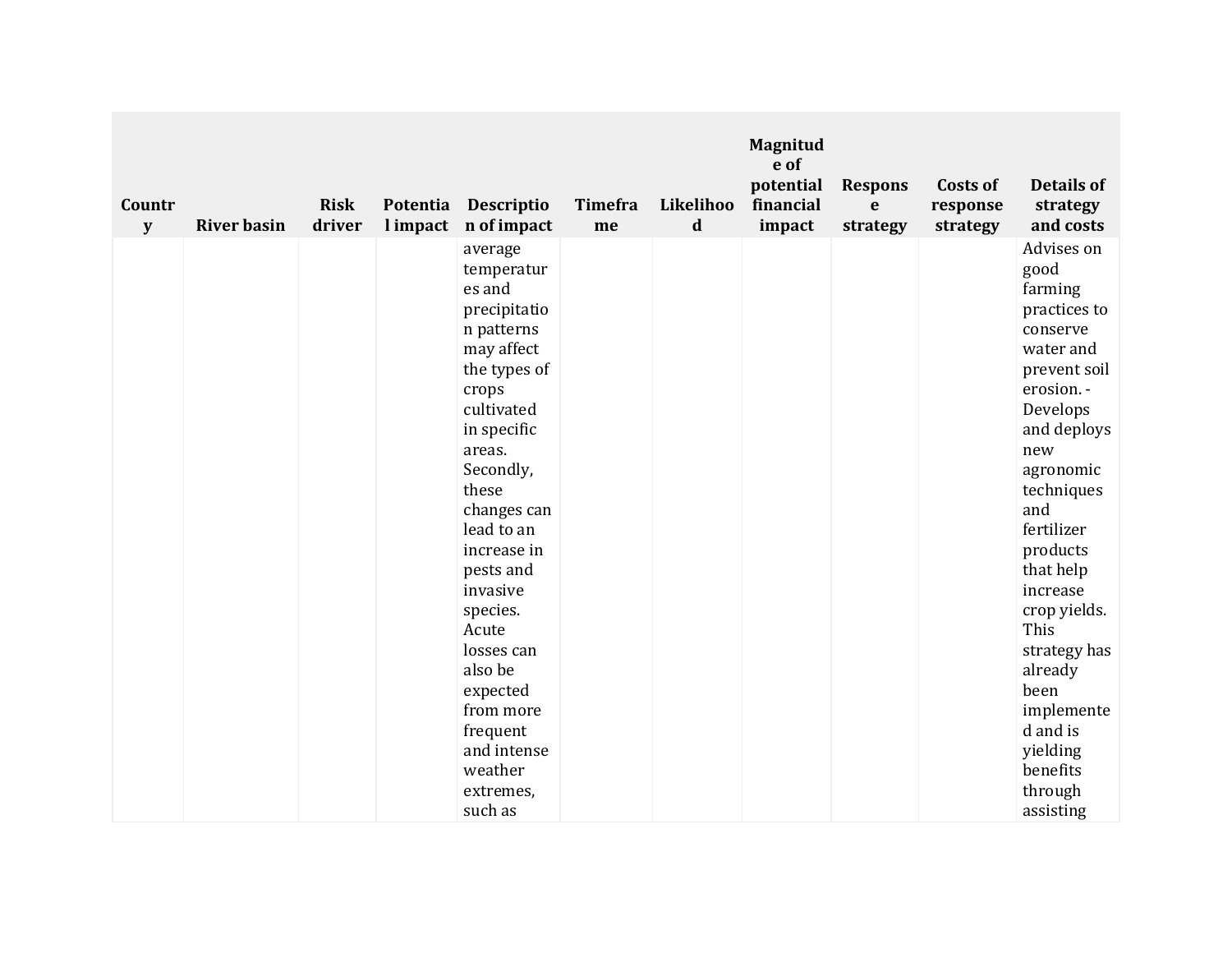| Countr<br>${\bf y}$ | <b>River basin</b> | <b>Risk</b><br>driver | l impact | Potentia Descriptio<br>n of impact                                                                                                                                                                                                                                                                                                                                                   | <b>Timefra</b><br>me | Likelihoo<br>d | Magnitud<br>e of<br>potential<br>financial<br>impact | <b>Respons</b><br>$\mathbf e$<br>strategy | Costs of<br>response<br>strategy | <b>Details of</b><br>strategy<br>and costs                                                                                                               |
|---------------------|--------------------|-----------------------|----------|--------------------------------------------------------------------------------------------------------------------------------------------------------------------------------------------------------------------------------------------------------------------------------------------------------------------------------------------------------------------------------------|----------------------|----------------|------------------------------------------------------|-------------------------------------------|----------------------------------|----------------------------------------------------------------------------------------------------------------------------------------------------------|
|                     |                    |                       |          | floods and<br>droughts.<br>Lastly, the<br>impacts of<br>runoff, soil<br>erosion and<br>reduced<br>infiltration<br>from the<br>increased<br>intensity of<br>storm<br>events can<br>negatively<br>affect crop<br>production.<br>These<br>impacts are<br>likely to<br>place<br>additional<br>cost<br>pressures<br>on farmers<br>who in turn<br>may not<br>purchase<br>our<br>Fertlizer, |                      |                |                                                      |                                           |                                  | farmers to<br>reduce their<br>water use<br>and costs<br>and<br>creating<br>revenue<br>and<br>employmen<br>t.<br>opportuniti<br>es for staff<br>at Omnia. |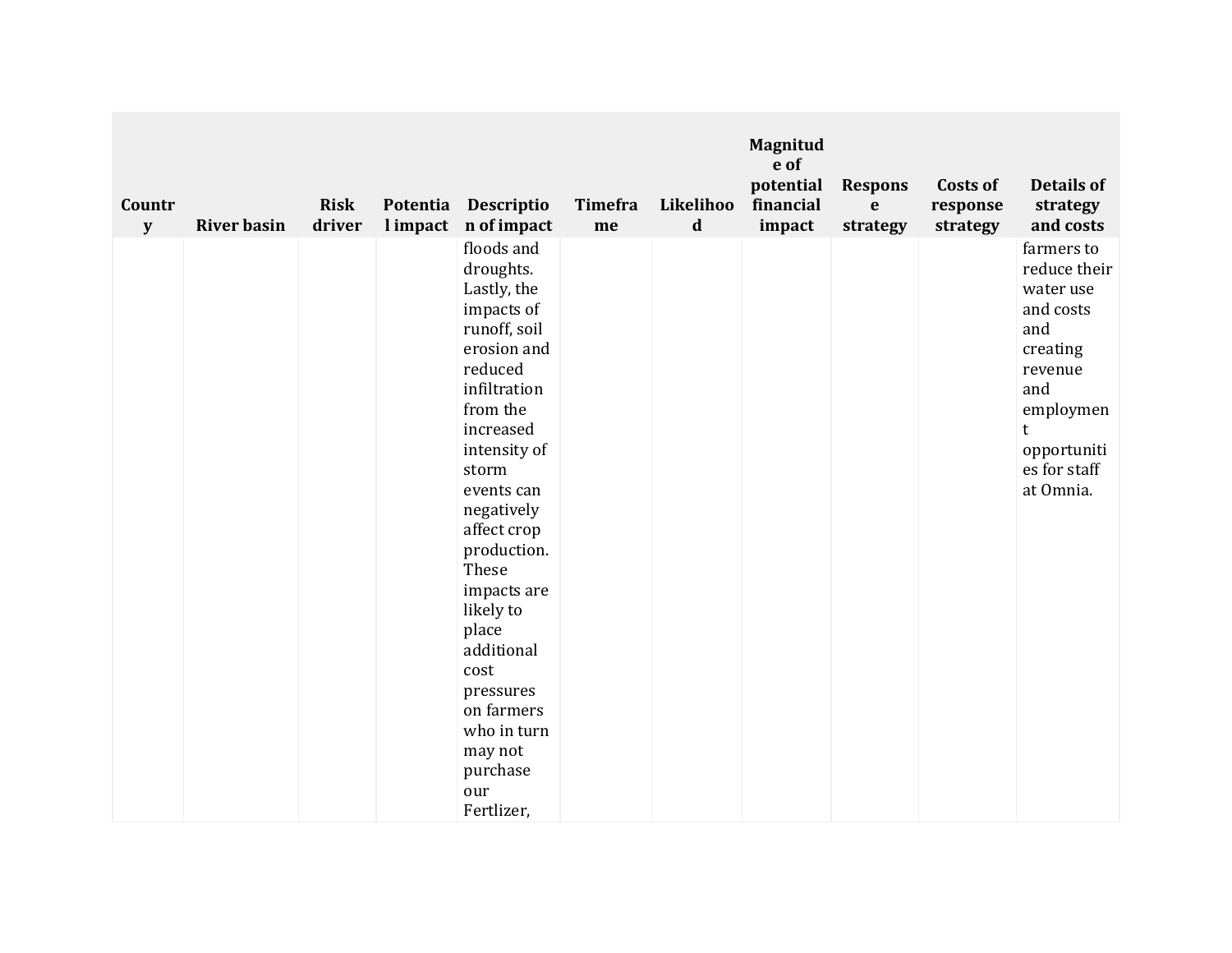| Countr<br>${\bf y}$ | <b>River basin</b> | <b>Risk</b><br>driver | Potentia Descriptio<br>l impact n of impact | Timefra<br>me | Likelihoo<br>d | <b>Magnitud</b><br>e of<br>potential<br>financial<br>impact | <b>Respons</b><br>e<br>strategy | Costs of<br>response<br>strategy | <b>Details of</b><br>strategy<br>and costs |
|---------------------|--------------------|-----------------------|---------------------------------------------|---------------|----------------|-------------------------------------------------------------|---------------------------------|----------------------------------|--------------------------------------------|
|                     |                    |                       | leading to a<br>reduction<br>in sales.      |               |                |                                                             |                                 |                                  |                                            |

### **Page: W4. Water Opportunities**

### **W4.1**

Does water present strategic, operational or market opportunities that substantively benefit/have the potential to benefit **your organization?**

#### Yes

# **W4.1a**

**Please describe the opportunities water presents to your organization and your strategies to realize them**

| Country<br>or region | <b>Opportunity</b>                | <b>Strategy to realize opportunity</b>                                                                                                                                                                                                                                                                                                                                                                                                                                                                                                                                                                                                                                    | <b>Estimated</b><br>timeframe | Please explain                        |
|----------------------|-----------------------------------|---------------------------------------------------------------------------------------------------------------------------------------------------------------------------------------------------------------------------------------------------------------------------------------------------------------------------------------------------------------------------------------------------------------------------------------------------------------------------------------------------------------------------------------------------------------------------------------------------------------------------------------------------------------------------|-------------------------------|---------------------------------------|
|                      |                                   | The business of treatment of water resources is one of the<br>Group's strategies. Omnia recognise that pressure on natural<br>water resources is increasing. This requires industry to ensure<br>that if or when they do release water to the environment it is of<br>a quality that meets legal requirements. Omnia is addressing<br>this opportunity through a Protea Chemicals division in Mobeni.<br>Protea Mobeni is a major manufacturer and supplier of specialty<br>chemicals to the water treatment industries. Protea Mobeni<br>produces and trades in an innovative range of synthetic organic<br>and inorganic coagulants and flocculants focussing on liquid |                               | Protea Chemicals<br>Mobeni is already |
| South<br>Africa      | Sales of new<br>products/services | solid separation in the potable water, industrial water, pulp and<br>paper and mining industries. Omnia does not publish the                                                                                                                                                                                                                                                                                                                                                                                                                                                                                                                                              | Current-up<br>to 1 year       | in operation and<br>generating sales. |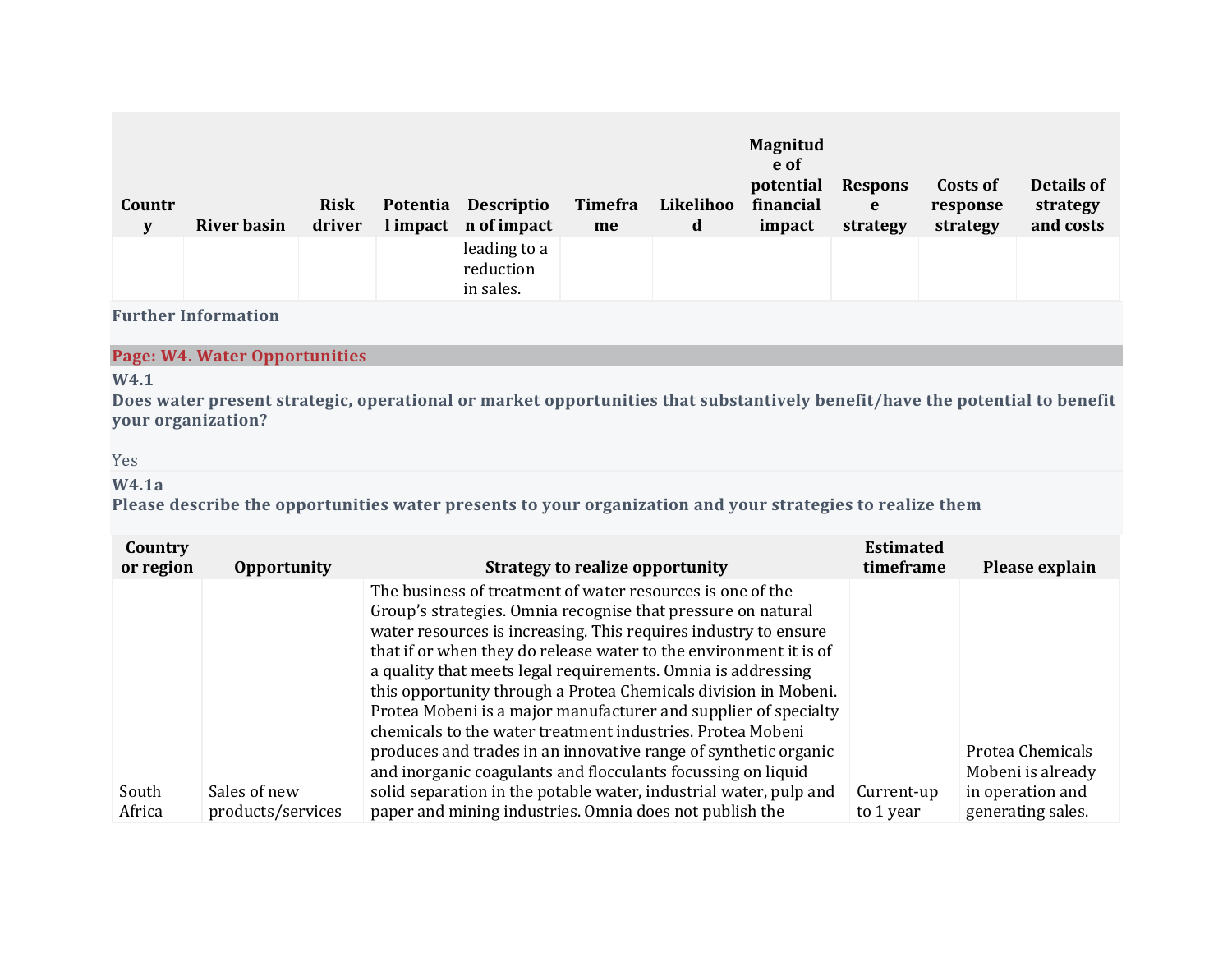| Country<br>or region | <b>Opportunity</b> | <b>Strategy to realize opportunity</b>                                                                                                                                                                                                     | <b>Estimated</b><br>timeframe | Please explain |
|----------------------|--------------------|--------------------------------------------------------------------------------------------------------------------------------------------------------------------------------------------------------------------------------------------|-------------------------------|----------------|
|                      |                    | financial position of its individual operations, but it is estimated<br>that Protea Mobeni's revenue for the last financial year was<br>R300million, which is approximately 2% of Omnia Group's total<br>revenue, and is thus significant. |                               |                |

## **Module: Accounting**

**Page: W5. Facility Level Water Accounting (I)**

# **W5.1**

Water withdrawals: for the reporting year, please complete the table below with water accounting data for all facilities **included in your answer to W3.2a**

| <b>Facility reference</b><br>number | Country         | <b>River</b><br>basin | Facility<br>name          | <b>Total water</b><br>withdrawals<br>(megaliters/year) at<br>this facility | How does the total<br>water withdrawals at<br>this facility compare to<br>the last reporting year? | Please explain                                                                                                 |
|-------------------------------------|-----------------|-----------------------|---------------------------|----------------------------------------------------------------------------|----------------------------------------------------------------------------------------------------|----------------------------------------------------------------------------------------------------------------|
| Facility 1                          | South<br>Africa | Vaal<br>(WMA)         | Fertilizer -<br>Sasolburg | 1377.11                                                                    | Much lower                                                                                         | The reduction in water<br>withdrawn is aligned<br>with the reduction in<br>production volumes for<br>the year. |

**Further Information**

**Page: W5. Facility Level Water Accounting (II)**

**W5.1a**

Water withdrawals: for the reporting year, please provide withdrawal data, in megaliters per year, for the water sources **used for all facilities reported in W5.1**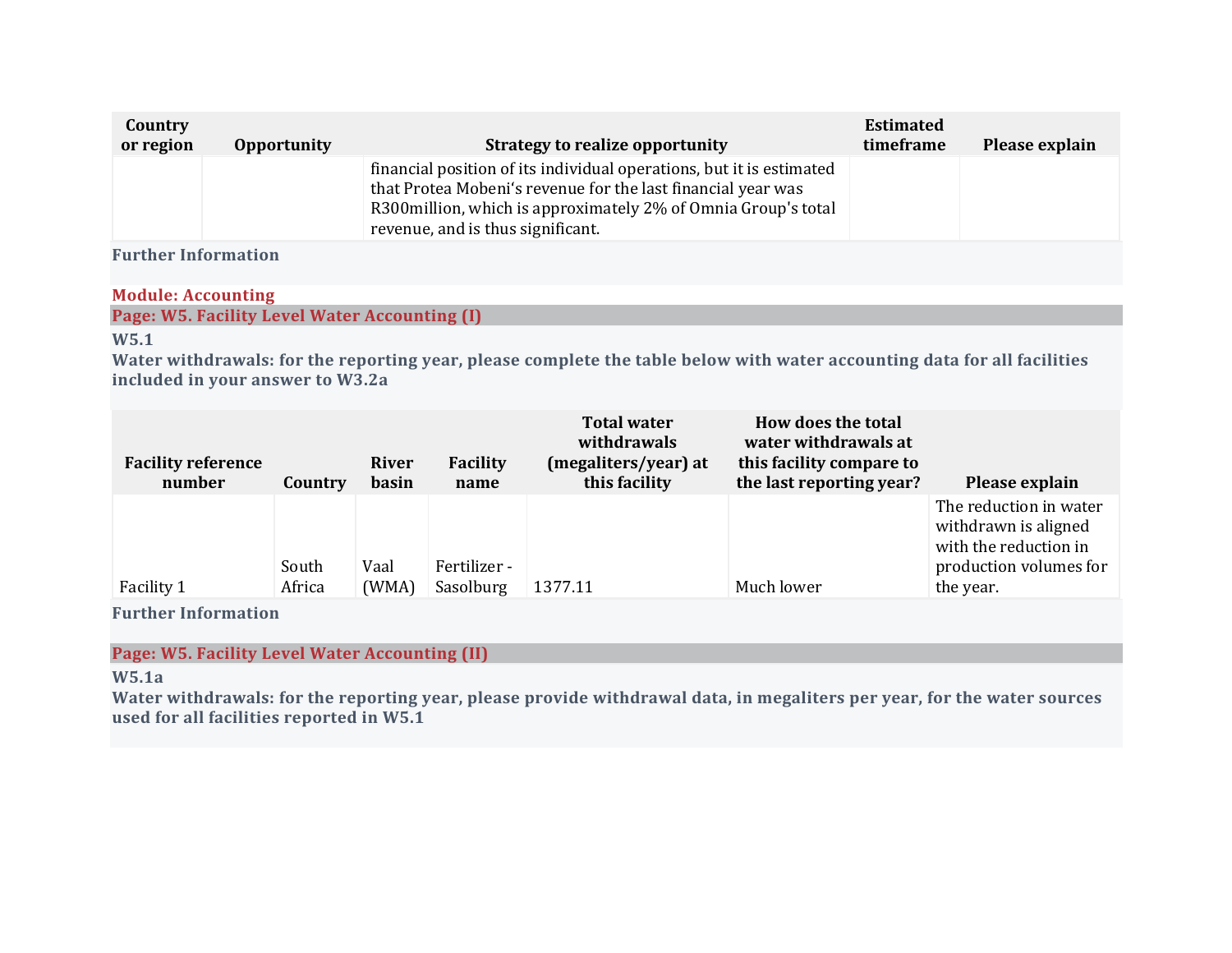| Facility<br>referenc<br>e<br>number | Fresh<br>surfac<br>$\mathbf{e}$<br>water | <b>Brackish</b><br>surface<br>water/seawat Rainwate (renewable<br>er | r            | Groundwat<br>er  | Groundwat<br>er (non-<br>renewable) | Produced/proce<br>ss water | <b>Municip</b><br>al water | Wastewate<br>r from<br>another<br>organizatio<br>$\mathbf n$ | Comme<br>nt                   |
|-------------------------------------|------------------------------------------|----------------------------------------------------------------------|--------------|------------------|-------------------------------------|----------------------------|----------------------------|--------------------------------------------------------------|-------------------------------|
|                                     |                                          |                                                                      |              |                  |                                     |                            |                            |                                                              | Our<br>Sasolbur<br>g          |
|                                     |                                          |                                                                      |              |                  |                                     |                            |                            |                                                              | operatio<br>n only<br>consume |
| Facility $1 \mid 0$                 |                                          | $\theta$                                                             | $\mathbf{0}$ | $\boldsymbol{0}$ | 0                                   | $\boldsymbol{0}$           | 1377.11                    | $\theta$                                                     | S<br>municipa<br>l water      |

#### **W5.2**

Water discharge: for the reporting year, please complete the table below with water accounting data for all **facilities included in your answer to W3.2a**

| <b>Facility</b><br>reference<br>number | Total water discharged<br>(megaliters/year) at this<br>facility | How does the total water<br>discharged at this facility<br>compare to the last<br>reporting year? | Please explain                                                                                                                                                                                                                 |
|----------------------------------------|-----------------------------------------------------------------|---------------------------------------------------------------------------------------------------|--------------------------------------------------------------------------------------------------------------------------------------------------------------------------------------------------------------------------------|
| Facility 1                             | 584.33                                                          | Higher                                                                                            | Omnia's Sasolburg operation discharges water to the<br>Taaibos Spruit as per their water use license conditions.<br>Less water was re-used on site due to lower production,<br>which led to the volume of discharge increasing |

# **W5.2a**

Water discharge: for the reporting year, please provide water discharge data, in megaliters per year, by destination for all **facilities reported in W5.2**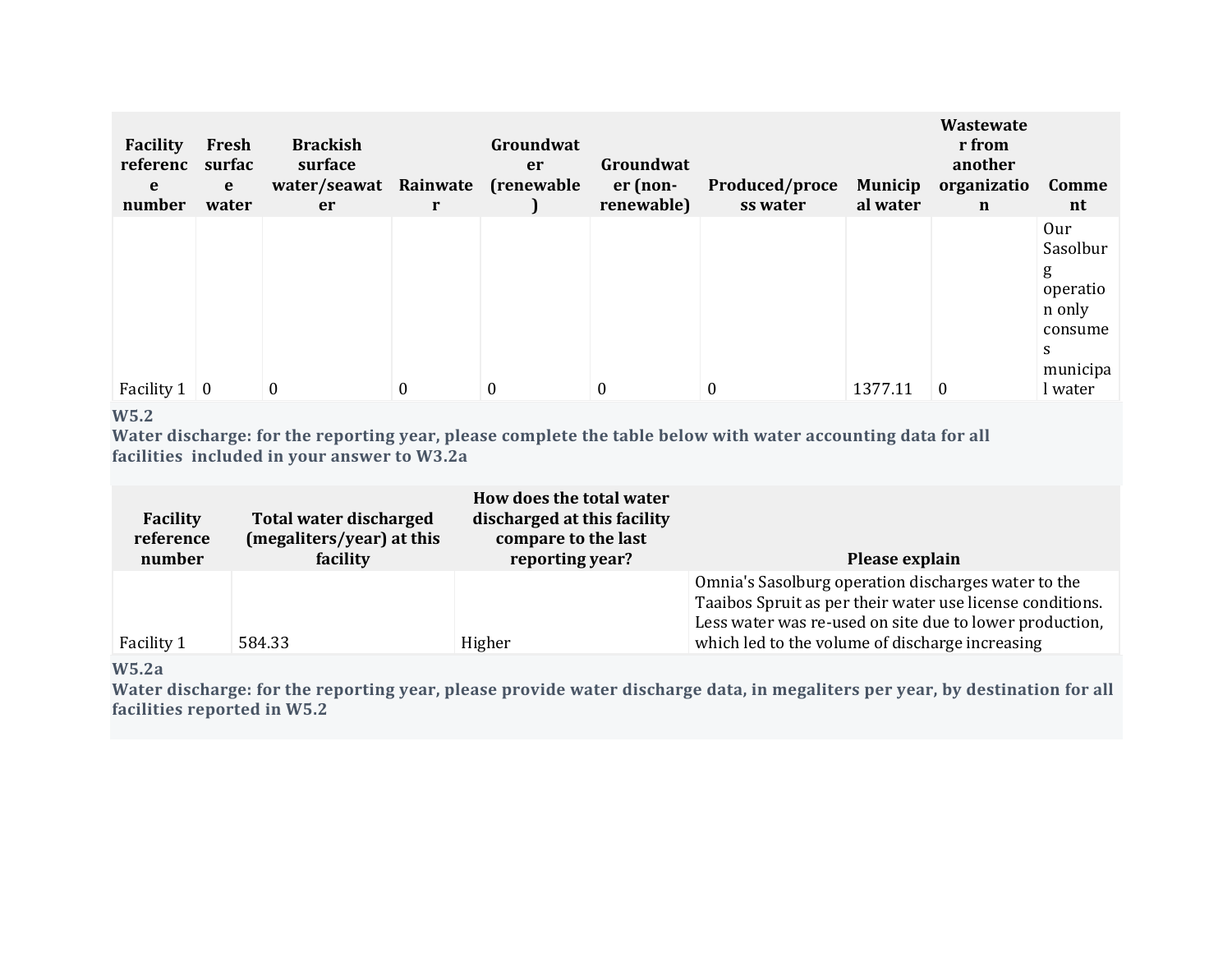| <b>Facility</b><br>reference<br>number | Fresh<br>surface<br>water | Municipal/industrial<br>wastewater treatment<br>plant |          | Seawater Groundwater | <b>Wastewater for</b><br>another<br>organization | Comment                                                                                                                                                                                               |
|----------------------------------------|---------------------------|-------------------------------------------------------|----------|----------------------|--------------------------------------------------|-------------------------------------------------------------------------------------------------------------------------------------------------------------------------------------------------------|
|                                        |                           |                                                       |          |                      |                                                  | Omnia's Sasolburg operation<br>discharges water to the Taaibos<br>Spruit as per their water use<br>license conditions. Less water was<br>re-used on site due to lower<br>production, which led to the |
| Facility 1                             | 584.33                    | $\Omega$                                              | $\theta$ |                      | $\theta$                                         | volume of discharge increasing                                                                                                                                                                        |

# **W5.3**

Water consumption: for the reporting year, please provide water consumption data for all facilities reported in W3.2a

| <b>Facility reference</b> | Consumption       | How does this compare to | Please explain                                                                                       |
|---------------------------|-------------------|--------------------------|------------------------------------------------------------------------------------------------------|
| number                    | (megaliters/year) | the last reporting year? |                                                                                                      |
| Facility 1                | 1377.11           | Higher                   | The reduction in water consumed is aligned with the<br>reduction in production volumes for the year. |

# **W5.4**

For all facilities reported in W3.2a what proportion of their water accounting data has been externally verified?

| Water aspect                                                          |              | % verification What standard and methodology was used? |
|-----------------------------------------------------------------------|--------------|--------------------------------------------------------|
| Water withdrawals-total volumes                                       | Not verified |                                                        |
| Water withdrawals- volume by sources                                  | Not verified |                                                        |
| Water discharges-total volumes                                        | Not verified |                                                        |
| Water discharges- volume by destination                               | Not verified |                                                        |
| Water discharges- volume by treatment method                          | Not verified |                                                        |
| Water discharge quality data- quality by standard effluent parameters | Not verified |                                                        |
| Water consumption-total volume                                        | Not verified |                                                        |
| $\mathbf{r}$ . I reference the set of $\mathbf{r}$                    |              |                                                        |

**Further Information**

| <b>Module: Response</b>           |  |
|-----------------------------------|--|
| Page: W6. Governance and Strategy |  |
| W6.1                              |  |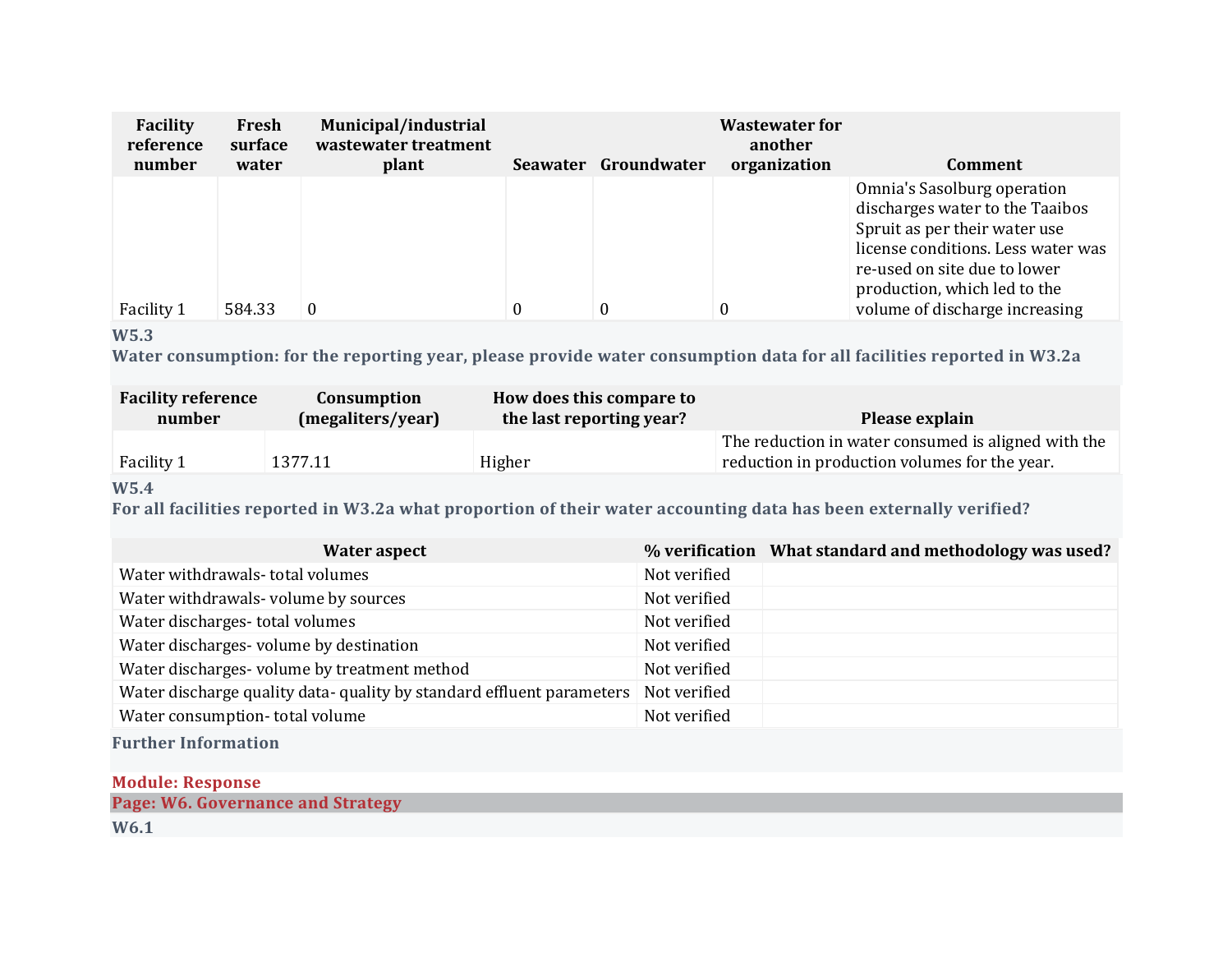Who has the highest level of direct responsibility for water within your organization and how frequently are they briefed?

| <b>Highest level of direct</b><br>responsibility for water issues                         | <b>Frequency of</b><br>briefings on<br>water issues | Comment                                                                                                                                                                                                                                                                      |
|-------------------------------------------------------------------------------------------|-----------------------------------------------------|------------------------------------------------------------------------------------------------------------------------------------------------------------------------------------------------------------------------------------------------------------------------------|
| Board of individuals/Sub-set of<br>the Board or other committee<br>appointed by the Board | Scheduled-<br>quarterly                             | The Social, Ethics and Risk (SER) committee of the board has the highest level<br>of direct responsibility for water issues within the company. This Committee<br>reports directly to Omnia's Board of Directors, and is chaired by an<br>independent Non-Executive Director |

# **W6.2**

**Is water management integrated into your business strategy?**

Yes

# **W6.2a**

**Please choose the option(s) below that best explain how water has positively influenced your business strategy**

| Influence of water on<br>business strategy                                    | Please explain                                                                                                                                                                                                                                                                                                                                                                                                                                                                                                                                                                                                                                                                                                                                           |
|-------------------------------------------------------------------------------|----------------------------------------------------------------------------------------------------------------------------------------------------------------------------------------------------------------------------------------------------------------------------------------------------------------------------------------------------------------------------------------------------------------------------------------------------------------------------------------------------------------------------------------------------------------------------------------------------------------------------------------------------------------------------------------------------------------------------------------------------------|
| Water resource considerations<br>are factored into new product<br>development | Pressure on water resources, compounded by a changing climate, has stimulated Omnia's Agriculture<br>division to provide products and services to its farming customers who are exposed to water risks. The<br>outcome has been the formation of a division that provides a range of specialised products and<br>services coordinated through its pioneering Nutriology® offering, which incorporates leading-edge<br>research and development resulting in products and services that assist customers to optimise crop<br>yield and quality for maximised returns, while managing farming and environmental risk. In particular,<br>this involves providing support and advice on how to conserve water and prevent soil erosion at the<br>farm level. |
| Introduction of water<br>management KPIs                                      | Omnia has introduced a water management KPI: To reduce the amount of water used for primary<br>activities by 15% by 2019, with 2014 as the base-line year. The outcome of this process has led to the<br>implementation of several water optimisation projects, such as introduction of awareness campaigns<br>such as "Stop the Drip" which resulted in minor spills being contained at source and eliminated the<br>need to hose down spillages.                                                                                                                                                                                                                                                                                                       |

**W6.2b**

**Please choose the option(s) below that best explains how water has negatively influenced your business strategy**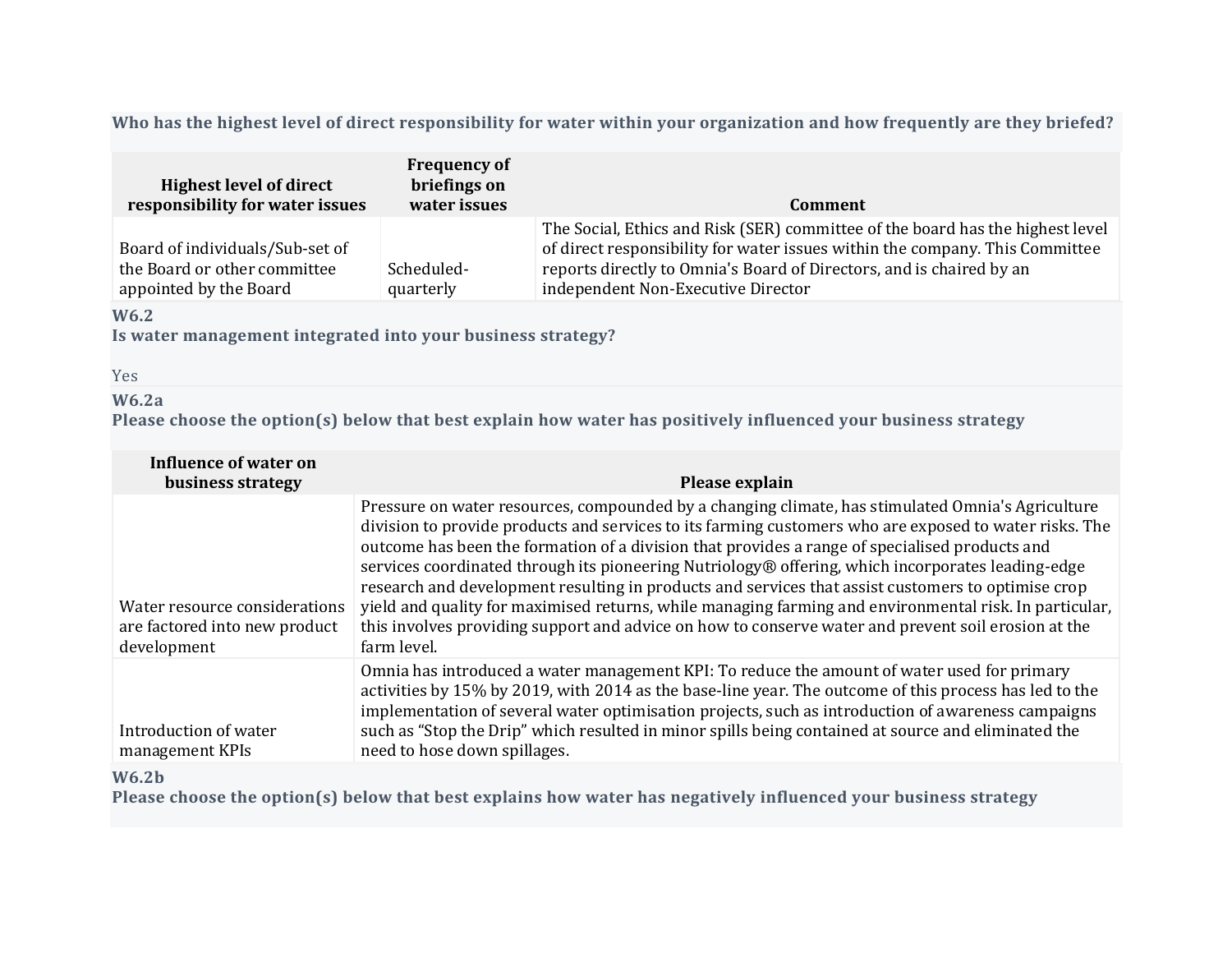| <b>Influence of water</b><br>on business<br>strategy | Please explain                                                                                                                                                                                                                                                                                                                                                                                                                                                                                                                                                                                                                                                            |
|------------------------------------------------------|---------------------------------------------------------------------------------------------------------------------------------------------------------------------------------------------------------------------------------------------------------------------------------------------------------------------------------------------------------------------------------------------------------------------------------------------------------------------------------------------------------------------------------------------------------------------------------------------------------------------------------------------------------------------------|
| Increased capital<br>expenditure                     | The cost of implementing projects to optimise water usage and remain within legal discharge limits within<br>Omnia has come at increased capital costs. This has involved the development of projects such as the container<br>washing project at Protea Chemicals and process changes at the KZN Jacobs site to improve levels of compliance.<br>In addition, Omnia spends R24 million on potable water at Sasolburg Fertilizer as a result of stringent license<br>conditions. The outcome is that Omnia has incurred additional operational costs, particularly at Sasolburg<br>Fertilizer, which could have been channeled to other revenue generating opportunities. |
| W <sub>6.3</sub><br>Yes                              | Does your organization have a water policy that sets out clear goals and guidelines for action?                                                                                                                                                                                                                                                                                                                                                                                                                                                                                                                                                                           |
| W6.3a                                                | Please select the content that best describes your water policy (tick all that apply)                                                                                                                                                                                                                                                                                                                                                                                                                                                                                                                                                                                     |

| Content                       | Please explain why this content is included                                                                                                                                                                  |
|-------------------------------|--------------------------------------------------------------------------------------------------------------------------------------------------------------------------------------------------------------|
|                               | Omnia recognises that its business has an impact on the natural environment, and in particular on<br>water resources, and that it is the company's responsibility to avoid, mitigate, manage and limit these |
| Publicly available            | impacts. Water is an integral component of our environmental strategy and as such is embedded in the                                                                                                         |
| Company-wide                  | group safety, health, environmental and quality policy. It is important to note that the policy is for the                                                                                                   |
| Performance standards for     | entire company and not selected operations. To demonstrate our commitment, we have made the                                                                                                                  |
| direct operations             | policy publicly available and have had it signed by the Managing Directors of the relevant business                                                                                                          |
| Incorporated within group     | units and the CEO. Omnia's direct operations have environmental performance standards, of which                                                                                                              |
| environmental, sustainabiilty | water forms a part. The performance standards set for water include all stages of operation, and                                                                                                             |
| or EHS policy                 | include setting of targets and management of legal compliance, as a minimum.                                                                                                                                 |

# **W6.4**

**How does your organization's water-related capital expenditure (CAPEX) and operating expenditure (OPEX) during the most recent reporting year compare to the previous reporting year?**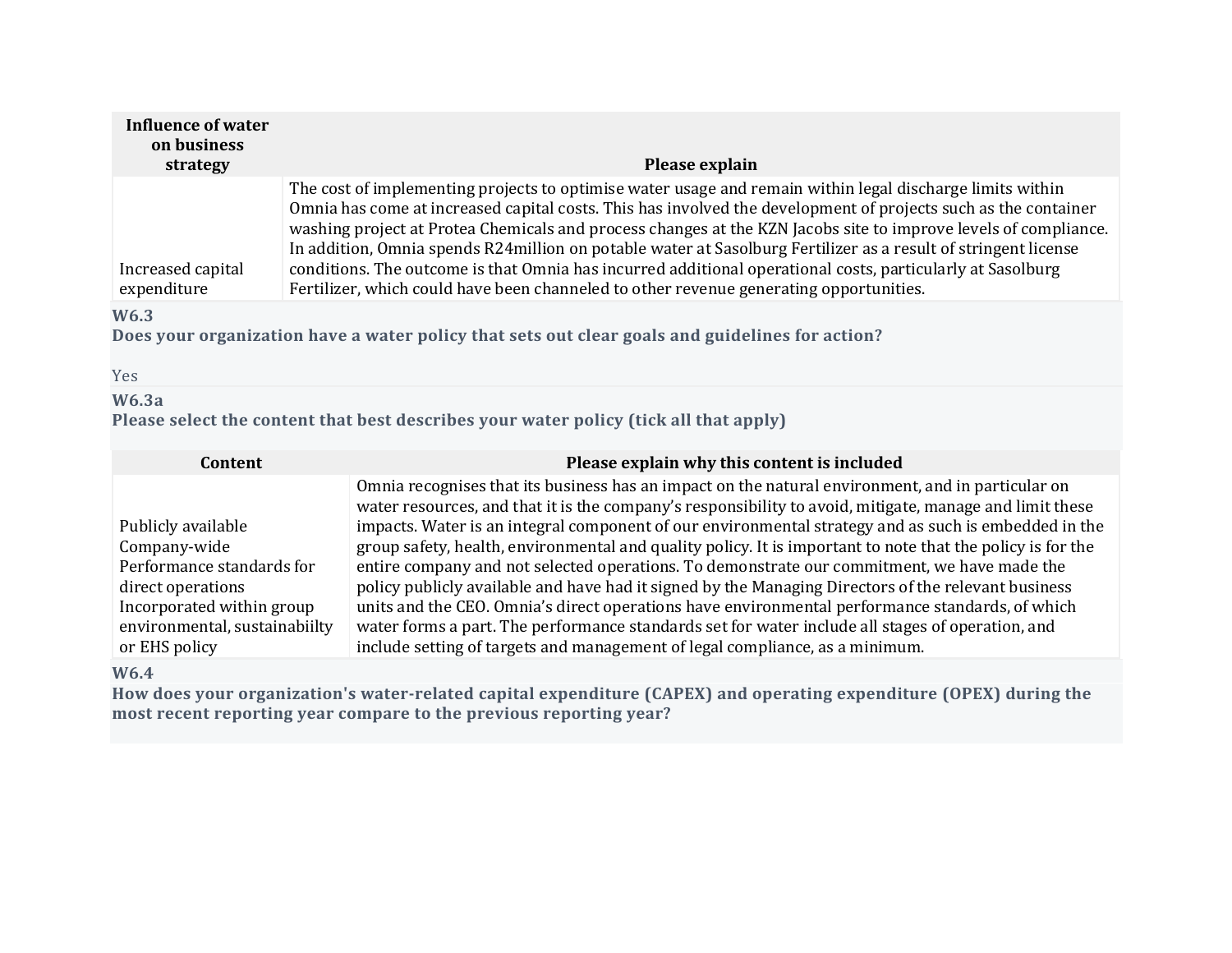| <b>Water CAPEX</b><br>$(+/- %$<br>change) | <b>Water OPEX</b><br>$(+/- %$<br>change) | <b>Motivation for these changes</b>                                                                                                                                                                                                                                                                                                                                                                                                                                              |
|-------------------------------------------|------------------------------------------|----------------------------------------------------------------------------------------------------------------------------------------------------------------------------------------------------------------------------------------------------------------------------------------------------------------------------------------------------------------------------------------------------------------------------------------------------------------------------------|
| $-13$                                     | $-15$                                    | CAPEX data is only for our largest business unit Fertilizer. CAPEX data has decreased as a number of<br>water management related projects were in progress during F2014 and F2015 and these were<br>completed. Only smaller projects were done during F2016 so overall CAPEX dropped. For OPEX, we<br>consumed less potable water so OPEX dropped. In addition, we reduced the frequency of groundwater<br>monitoring specifically at some of the sites so less OPEX was needed. |

#### **Page: W7. Compliance**

# **W7.1**

Was your organization subject to any penalties, fines and/or enforcement orders for breaches of abstraction licenses, **discharge consents or other water and wastewater related regulations in the reporting year?**

#### Yes, not significant

### **W7.1a**

Please describe the penalties, fines and/or enforcement orders for breaches of abstraction licenses, discharge consents or **other water and wastewater related regulations and your plans for resolving them**

| <b>Facility</b><br>name | Incident | <b>Incident description</b>    | <b>Frequency of</b><br>occurrence<br>in reporting<br>year | Financial<br>impact | Currency | Incident resolution                |
|-------------------------|----------|--------------------------------|-----------------------------------------------------------|---------------------|----------|------------------------------------|
|                         |          |                                |                                                           |                     |          | Protea Chemicals has proactively   |
|                         |          | Non-compliance against         |                                                           |                     |          | been managing its effluent to      |
|                         |          | municipal sewer discharge      |                                                           |                     |          | sewers at a number of its sites in |
|                         |          | limits. The site currently     |                                                           |                     |          | the last two years. This included  |
|                         |          | discharges small volumes of    |                                                           |                     |          | rolling out a container washing    |
|                         |          | effluent to the municipal      |                                                           |                     |          | project across the division which  |
|                         |          | sewer. The site's effluent has |                                                           |                     |          | has outsourced the washing of      |
| Protea                  |          | not been in compliance with    |                                                           |                     |          | containers to a specialist third   |
| Chemicals               |          | the conditions required by     |                                                           |                     |          | party who clean the remaining      |
| Wadeville               | Penalty  | the municipality and as such   | 12                                                        | 55000               | ZAR(R)   | chemical residues and return the   |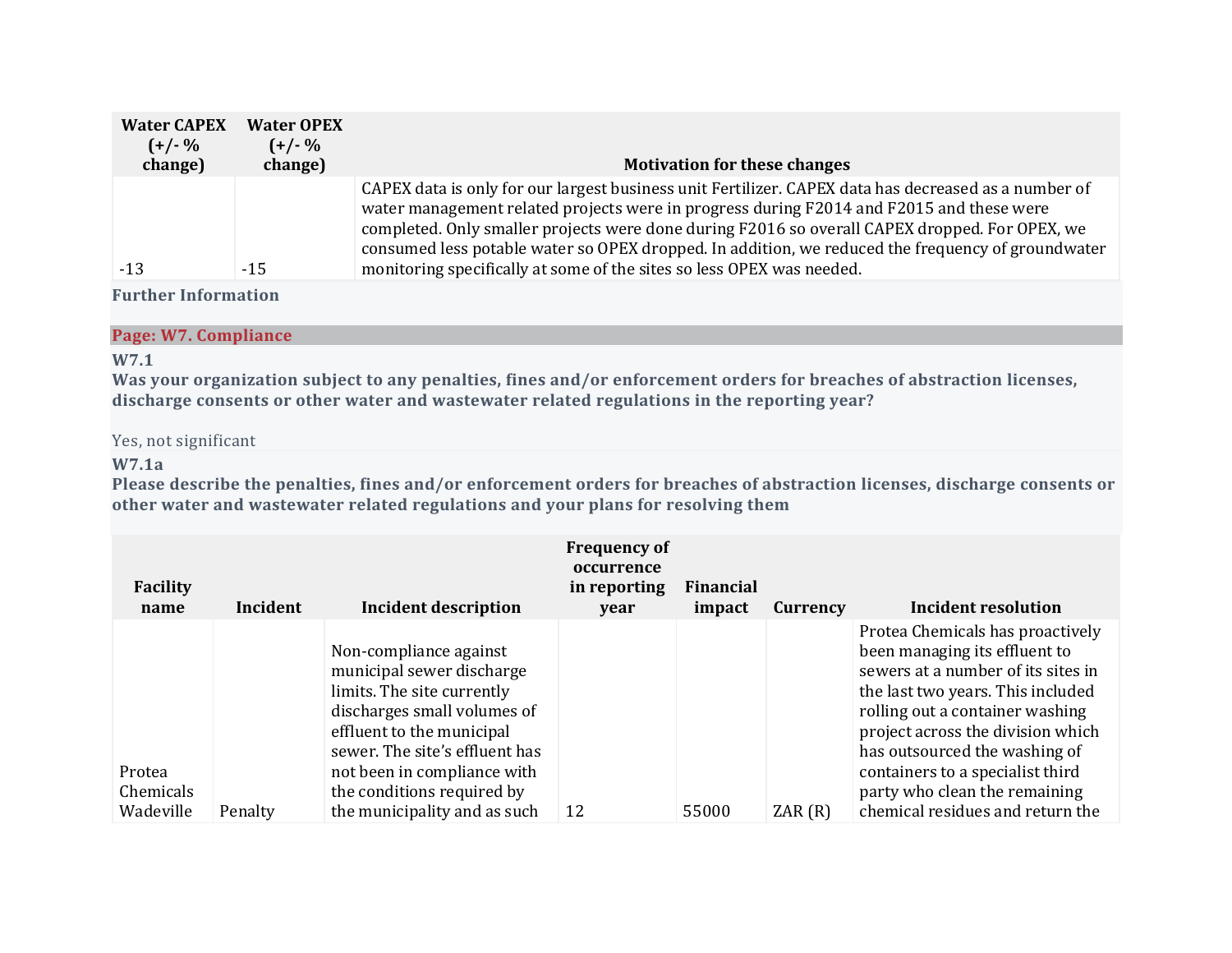| Facility                          |                      |                                                                                                                                                                                                                                                                                                                        | <b>Frequency of</b><br>occurrence<br>in reporting | Financial |          |                                                                                                                                                                                                                                                                                                                                                                                                                                                                                                                                                                                         |
|-----------------------------------|----------------------|------------------------------------------------------------------------------------------------------------------------------------------------------------------------------------------------------------------------------------------------------------------------------------------------------------------------|---------------------------------------------------|-----------|----------|-----------------------------------------------------------------------------------------------------------------------------------------------------------------------------------------------------------------------------------------------------------------------------------------------------------------------------------------------------------------------------------------------------------------------------------------------------------------------------------------------------------------------------------------------------------------------------------------|
| name                              | Incident             | <b>Incident description</b>                                                                                                                                                                                                                                                                                            | year                                              | impact    | Currency | <b>Incident resolution</b>                                                                                                                                                                                                                                                                                                                                                                                                                                                                                                                                                              |
|                                   |                      | have been paying penalties on<br>a monthly basis.                                                                                                                                                                                                                                                                      |                                                   |           |          | containers to our site for re-use.<br>This has reduced the volume of<br>effluent released by our sites by<br>50-60%. In order to address the<br>quality of effluent the site has<br>implemented management<br>controls, including preventing<br>contamination at source and<br>installing drip trays to prevent<br>contamination of storm water. We<br>anticipate that by April 2016 we<br>will be in full compliance of the<br>municipal requirements and will<br>not be paying further penalties.<br>We have spent R570,000 at all of<br>our sites to improve effluent<br>management. |
| Protea<br>Chemicals,<br>Cape Town | Enforcement<br>order | Non-compliance against<br>municipal sewer discharge<br>limits. The site currently<br>discharges small volumes of<br>effluent to the municipal<br>sewer. The site's effluent has<br>not been in compliance with<br>the conditions required by<br>the municipality and as such<br>have received an enforcement<br>notice | 12                                                | $\bf{0}$  | ZAR(R)   | Protea Chemicals has proactively<br>been managing its effluent to<br>sewers at a number of its sites in<br>the last two years. This included<br>rolling out a container washing<br>project across the division which<br>has outsourced the washing of<br>containers to a specialist third<br>party who clean the remaining<br>chemical residues and return the<br>containers to our site for re-use.<br>This has reduced the volume of<br>effluent released by our sites by<br>50-60%. In order to address the                                                                          |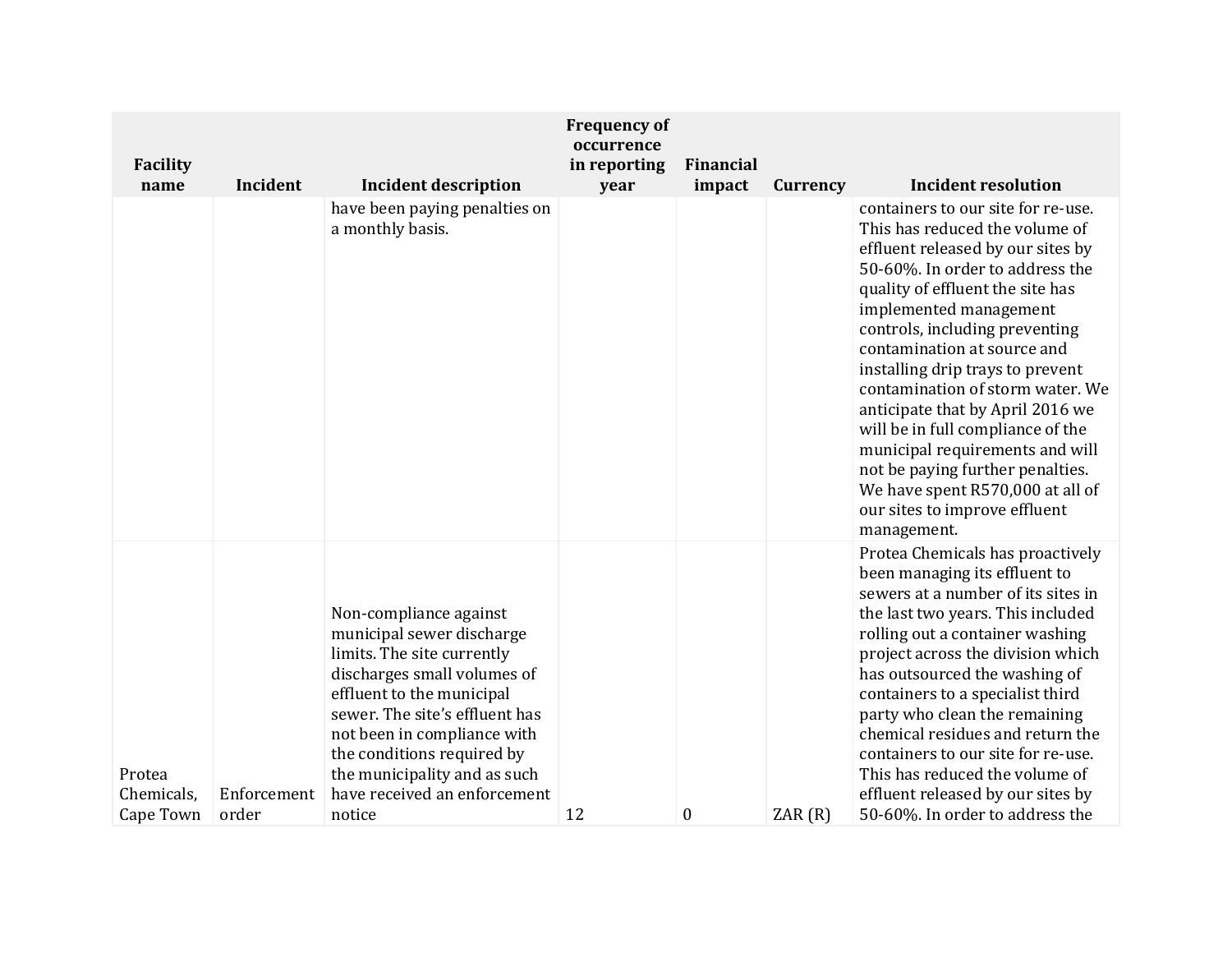| <b>Facility</b><br>name | Incident | <b>Incident description</b> | <b>Frequency of</b><br>occurrence<br>in reporting<br>year | <b>Financial</b><br>impact | Currency | Incident resolution                                                                                                                                                                                                                                                                                                                                                                                                                     |
|-------------------------|----------|-----------------------------|-----------------------------------------------------------|----------------------------|----------|-----------------------------------------------------------------------------------------------------------------------------------------------------------------------------------------------------------------------------------------------------------------------------------------------------------------------------------------------------------------------------------------------------------------------------------------|
|                         |          |                             |                                                           |                            |          | quality of effluent the site has<br>implemented management<br>controls, including preventing<br>contamination at source and<br>installing drip trays to prevent<br>contamination of storm water. We<br>anticipate that by April 2016 we<br>will be in full compliance of the<br>municipal requirements and will<br>not be paying further penalties.<br>We have spent R570,000 at all of<br>our sites to improve effluent<br>management. |

# **W7.1b**

**What proportion of your total facilities/operations are associated with the incidents listed in W7.1a**

2%

**W7.1c**

Please indicate the total financial impacts of all incidents reported in W7.1a as a proportion of total operating expenditure (OPEX) for the reporting year. Please also provide a comparison of this proportion compared to the previous reporting **year**

# **Impact as % of OPEX Comparison to last year** 0.01 Lower

**Further Information**

**Page: W8. Targets and Initiatives**

**W8.1**

**Do you have any company wide targets (quantitative) or goals (qualitative) related to water?**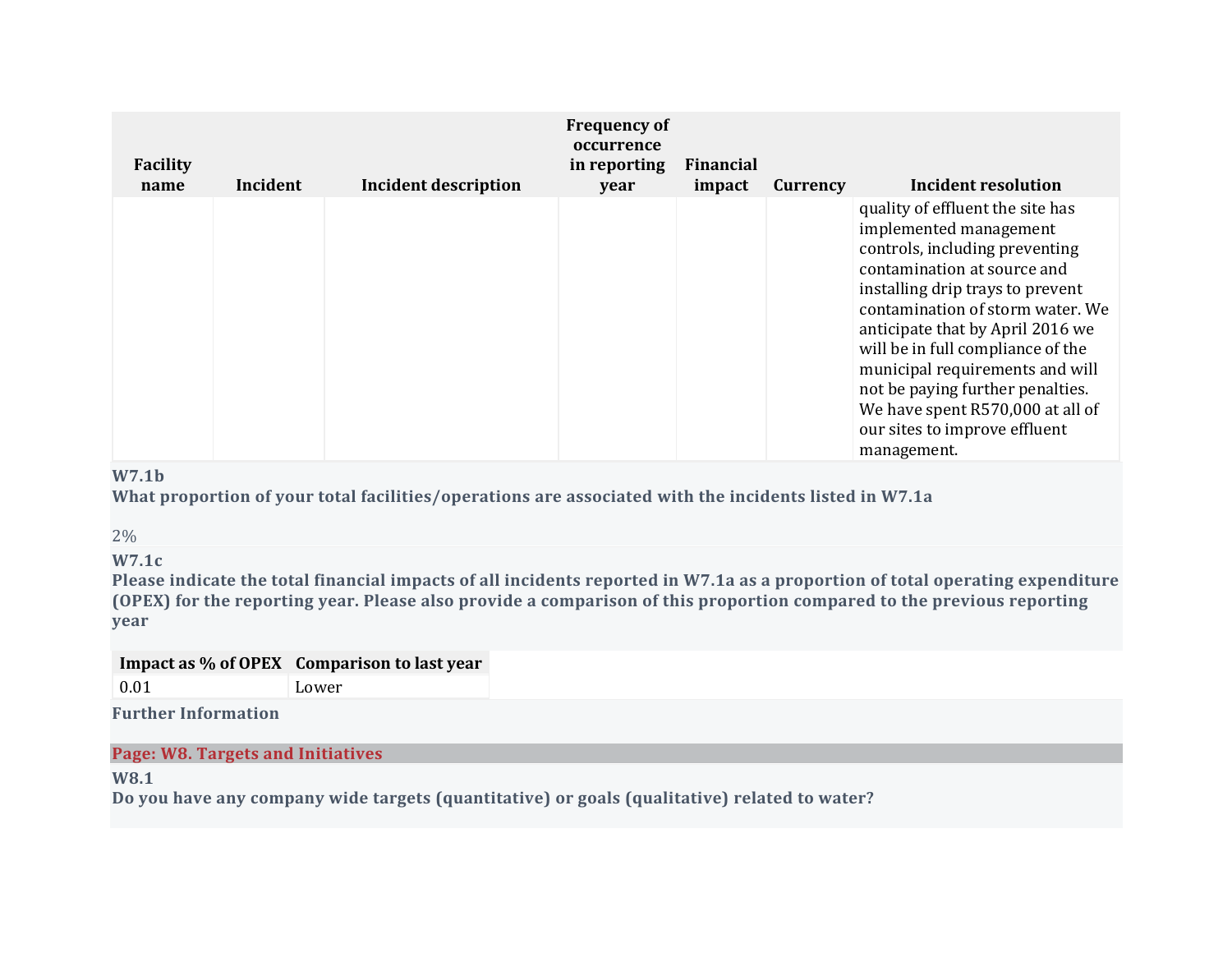Yes, targets only

## **W8.1a**

**Please complete the following table with information on company wide quantitative targets (ongoing or reached completion during the reporting period) and an indication of progress made**

| Category of<br>target | <b>Motivation</b> | <b>Description of target</b>                                                                                                                                                                                                                                                                                                                         | Quantitative<br>unit of<br>measurement | <b>Base-</b><br>line<br>year | <b>Target</b><br>year | <b>Proportion of</b><br>target<br>achieved, %<br>value |
|-----------------------|-------------------|------------------------------------------------------------------------------------------------------------------------------------------------------------------------------------------------------------------------------------------------------------------------------------------------------------------------------------------------------|----------------------------------------|------------------------------|-----------------------|--------------------------------------------------------|
|                       |                   | Omnia underwent a process to identify and<br>quantify water reduction opportunities (as well<br>as energy and waste) at three of its main sites.<br>The completion of this process involved the<br>setting of reduction targets at a company level<br>for the next five years from a 2014 baseline. The<br>water reduction target is an absolute 15% |                                        |                              |                       |                                                        |
| Absolute              |                   | reduction in water consumption against a 2014                                                                                                                                                                                                                                                                                                        |                                        |                              |                       |                                                        |
| reduction of          |                   | baseline. Omnia is 20% of the way in achieving                                                                                                                                                                                                                                                                                                       | Other: %                               |                              |                       |                                                        |
| water                 | Water             | its absolute target of 1508ML (2016 actual use                                                                                                                                                                                                                                                                                                       | reduction in                           |                              |                       |                                                        |
| withdrawals           | stewardship       | was 1722ML).                                                                                                                                                                                                                                                                                                                                         | absolute terms                         | 2014                         | 2019                  | 20%                                                    |

**Further Information**

### **Module: Linkages/Tradeoff**

**Page: W9. Managing trade-offs between water and other environmental issues**

**W9.1**

Has your organization identified any linkages or trade-offs between water and other environmental issues in its value **chain?**

#### Yes

### **W9.1a**

**Please describe the linkages or trade-offs and the related management policy or action**